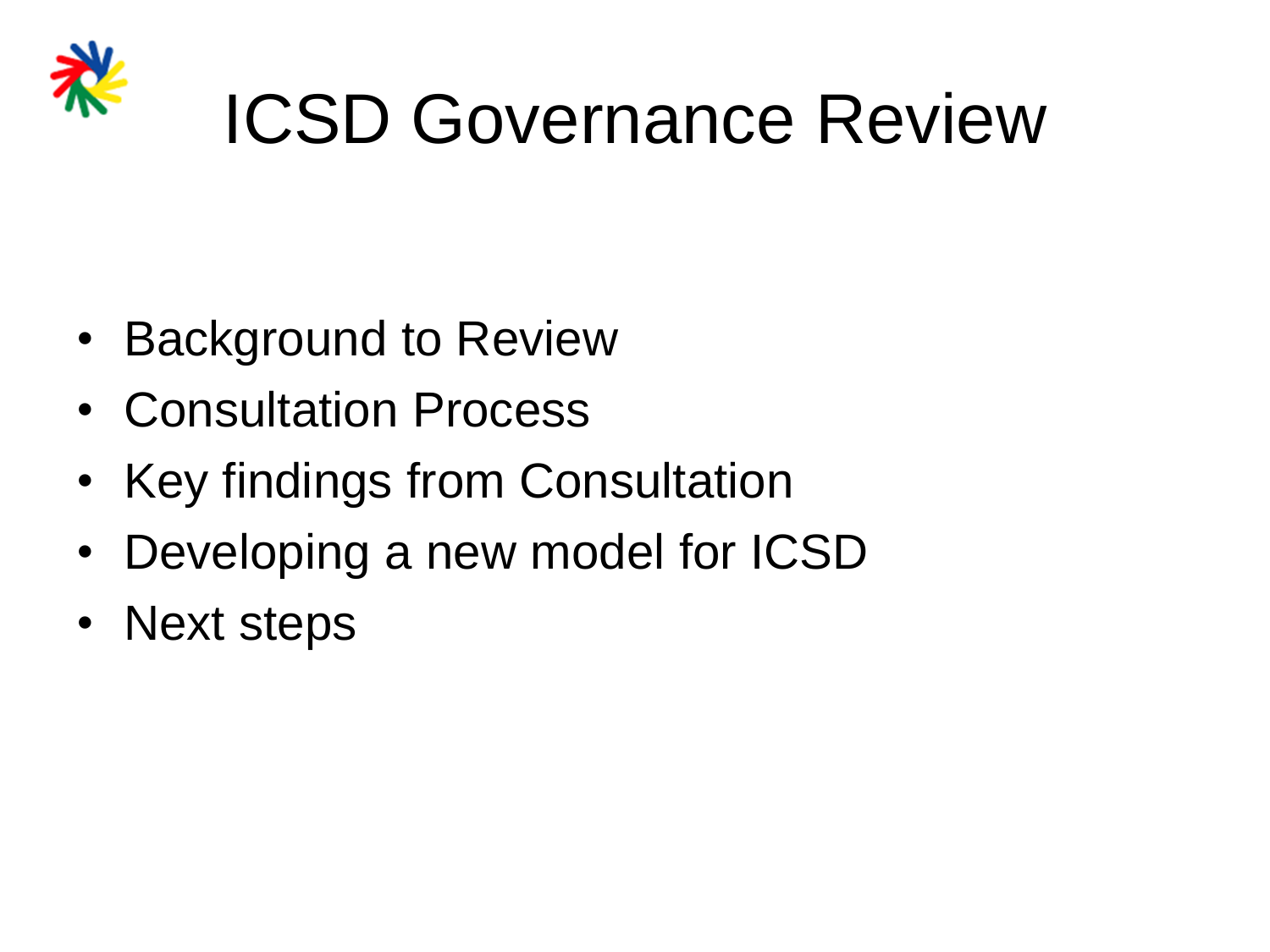

- Background to Review
	- Rome Congress 2011recognised the need for a comprehensive review of ICSD constitution and governance
	- September 2012 consultation on governance commences
	- January 2013 consultation exercise ends
	- March 2013 Board discusses review in preparation for Congress in Sofia July 2013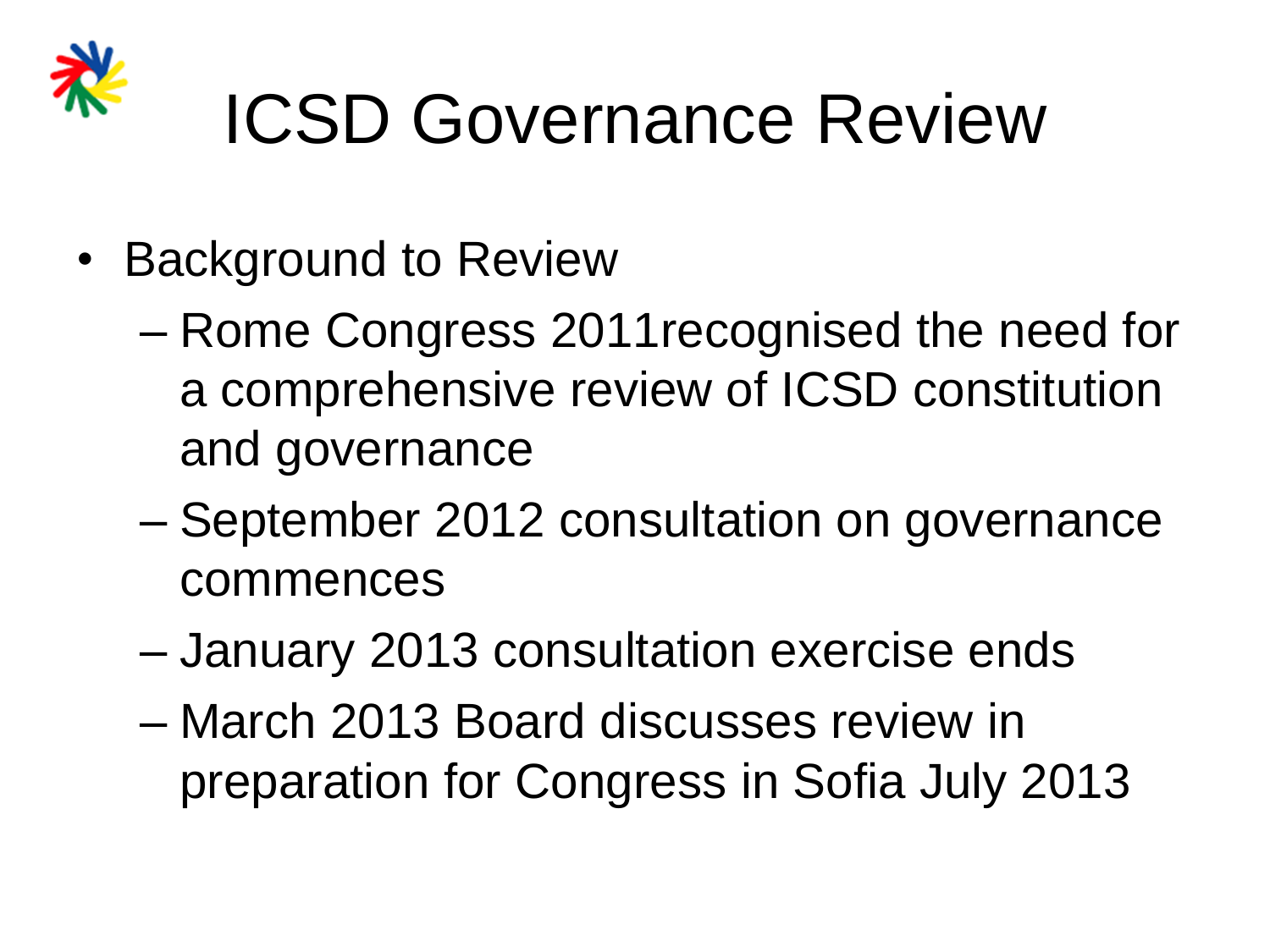

- Consultation process
	- Direct emails to stakeholders inviting their views
	- Dialogue App on line consultation
	- Survey to all National Member Associations and other stakeholders
	- Video interviews & updates via ICSD Channel (YouTube)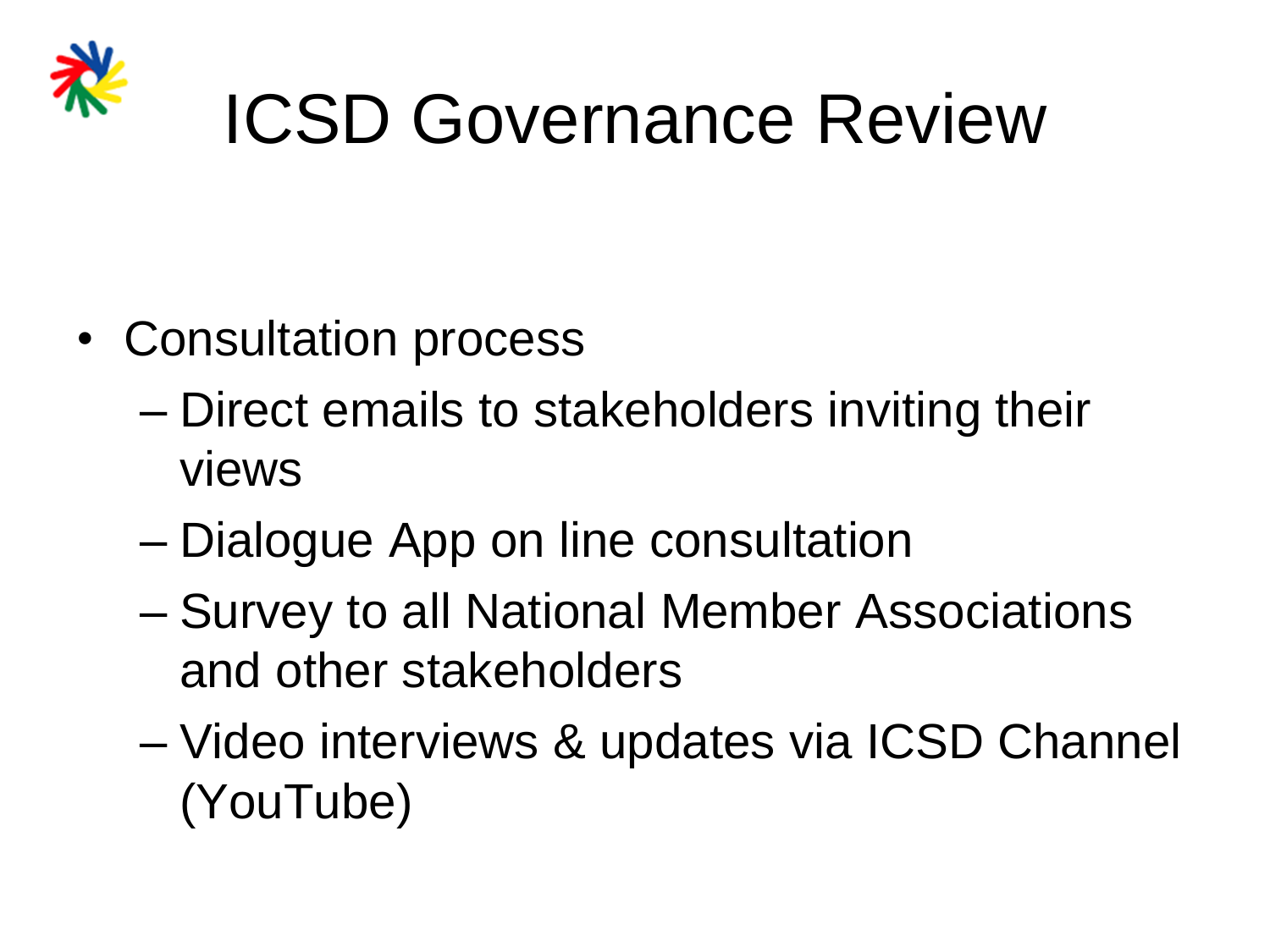

3 key areas identified for improving governance

- Deaflympics & World Championship **Regulations**
- ICSD Constitution and by laws
- Membership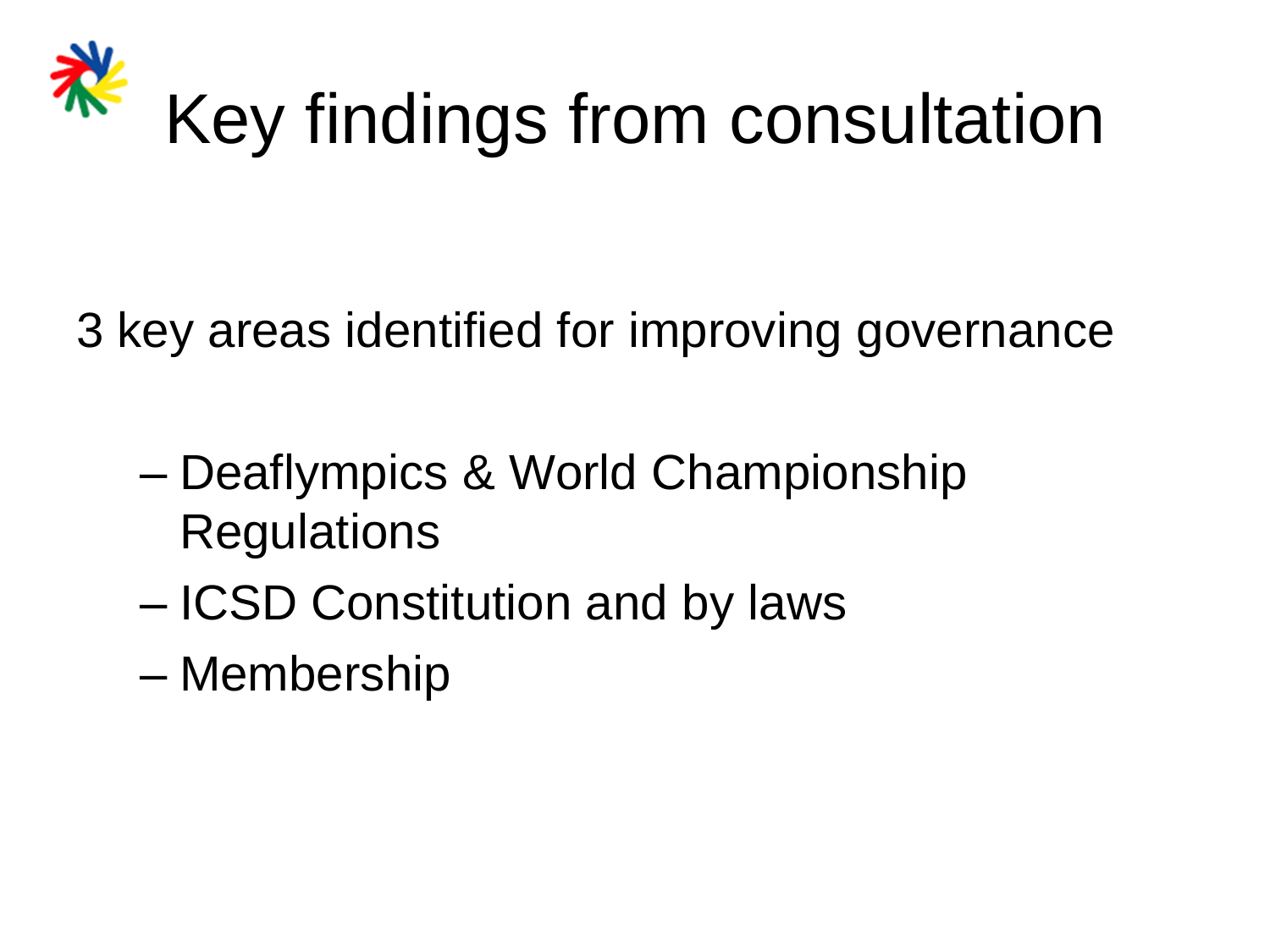# Constitution – key points raised

- **Name** clarification for members
- Objects Improving the definition of equality within ICSD
- **Membership**
	- providing a membership criteria for athletes
	- hearing leaders of national associations
- **Structure & Responsibility of ICSD**
	- Accountability of the ICSD President & Board
	- establishing a per-exquisite criteria for membership of the Board
- **Voting** Improving the election process of Board Members
- **Commissions** Clarifying the roles of the Commissions and how they fit in the ICSD structure and regulations
- **Dispute resolution**  settling disputes via CAS as with other sports bodies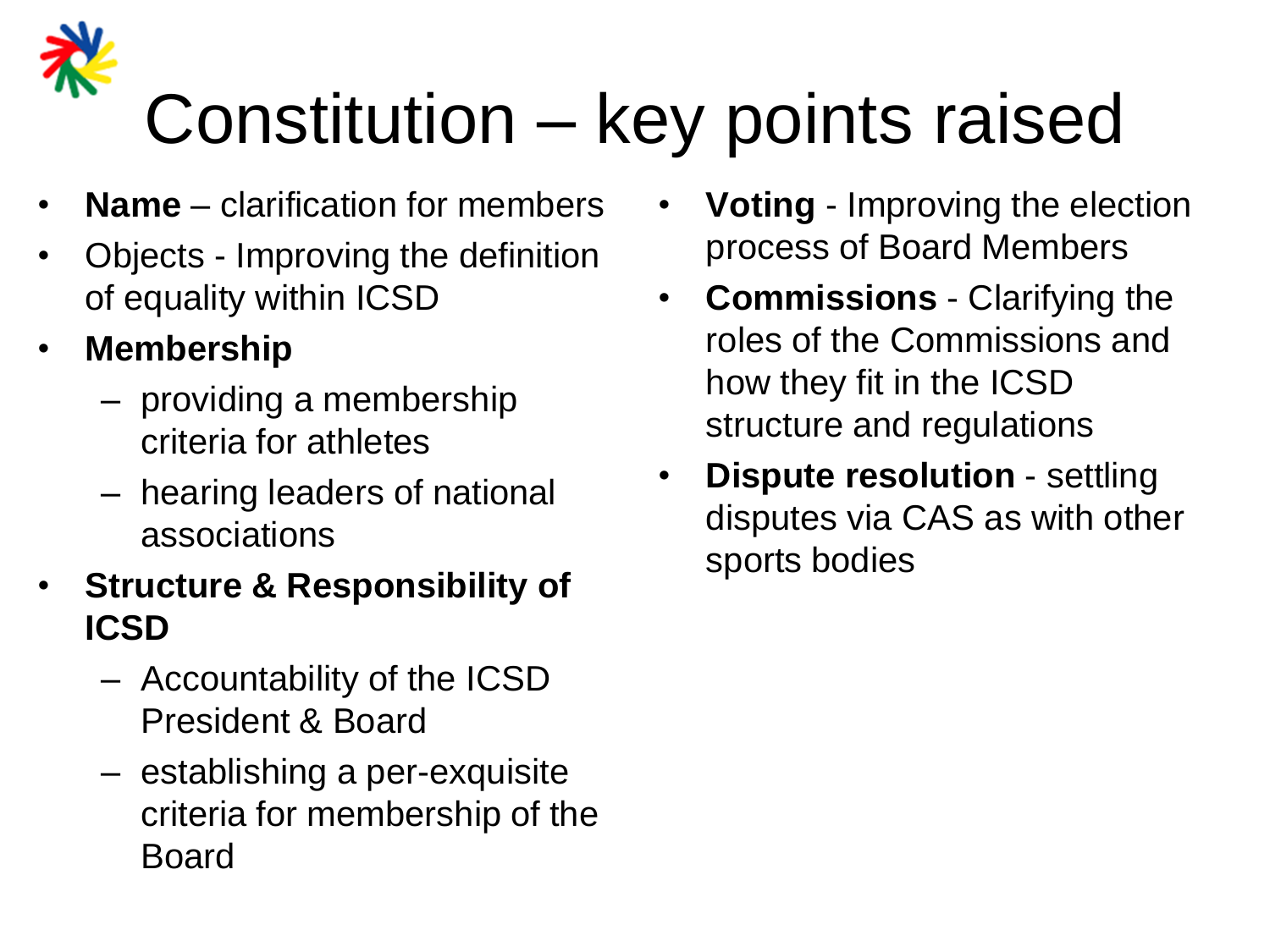#### By laws – key points raised in consultation

- Rights of Members
- Roles and responsibilities
	- Board and Officer Bearers
	- Commissions
- Rules of Congress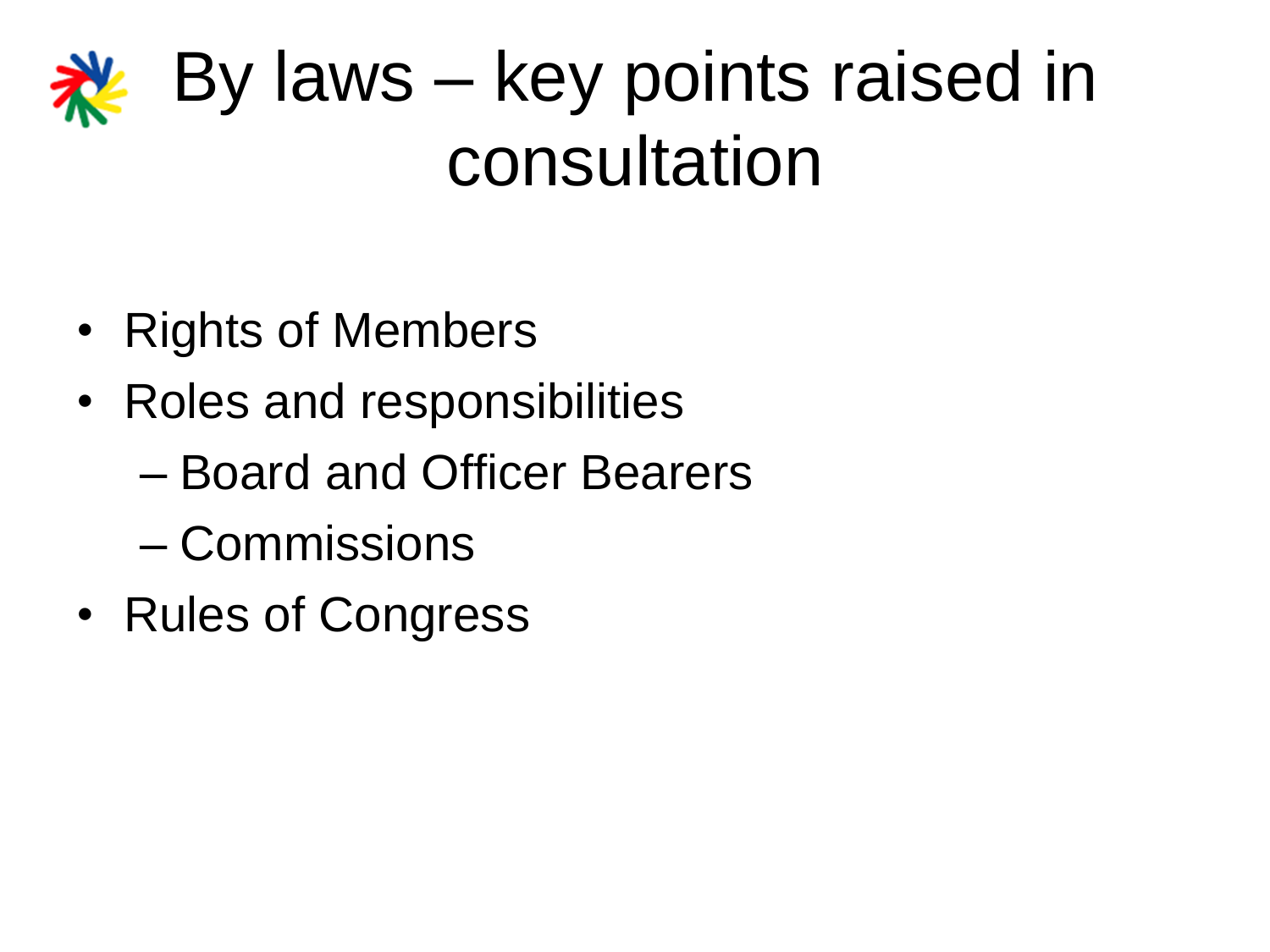

## Deaflympics & World Championship Regulations

- Technical Commission review of relevant motions from Rome 2011
- 19 proposed changes to Deaflympics **Regulations**
- 6 proposed changes to World Championship **Regulations**
- Revised regulations to be presented at Congress for approval in Sofia 2013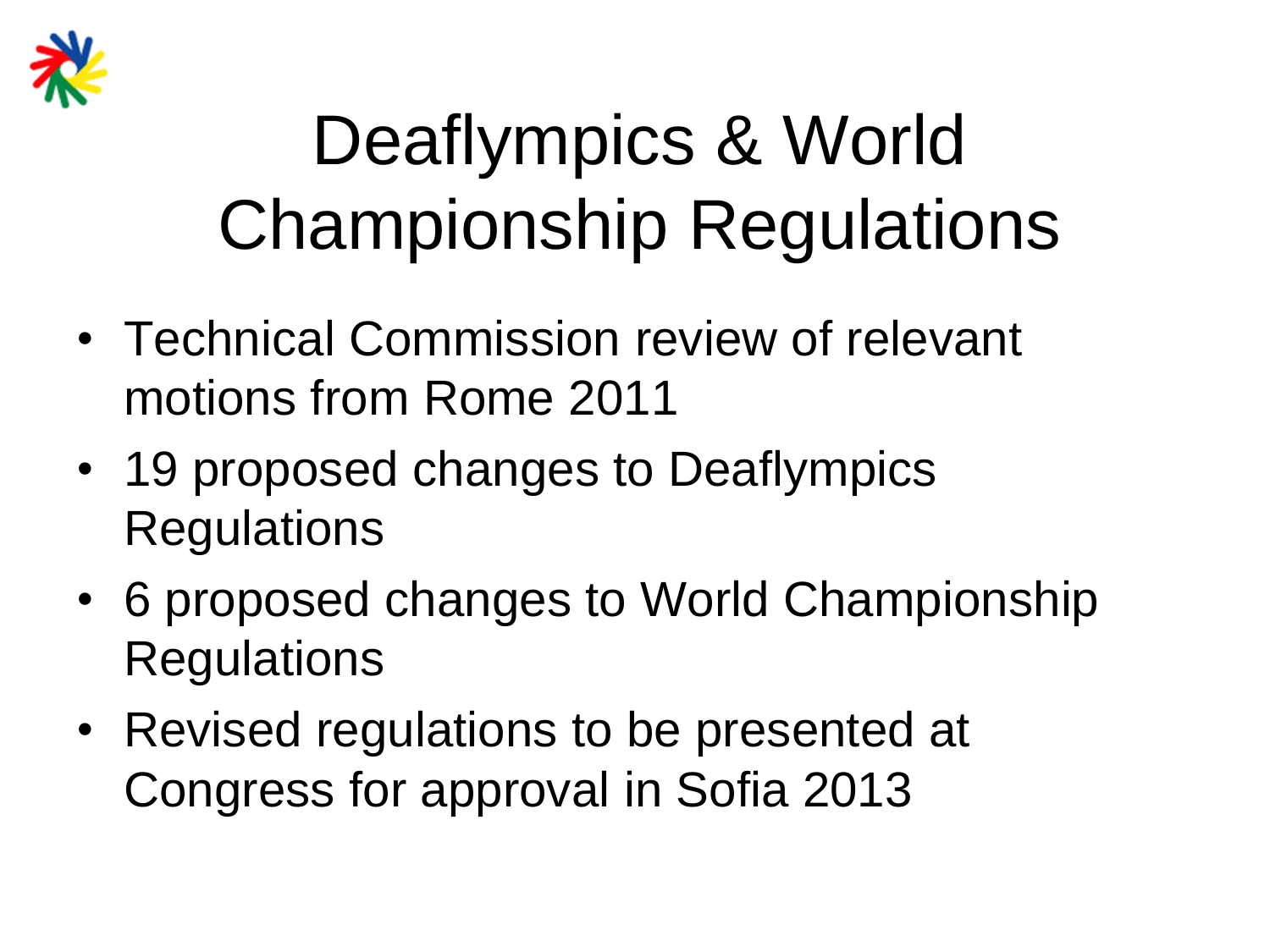# ICSD Governance Review moving forward

Three Potential models for ICSD in terms of revising and updating its governance

1.Keep the current model with specific changes to Deaflympics Regulations

2.Update and modernise the current constitution and make specific changes to the membership

3.Produce a new governance handbook that takes into account views from consultation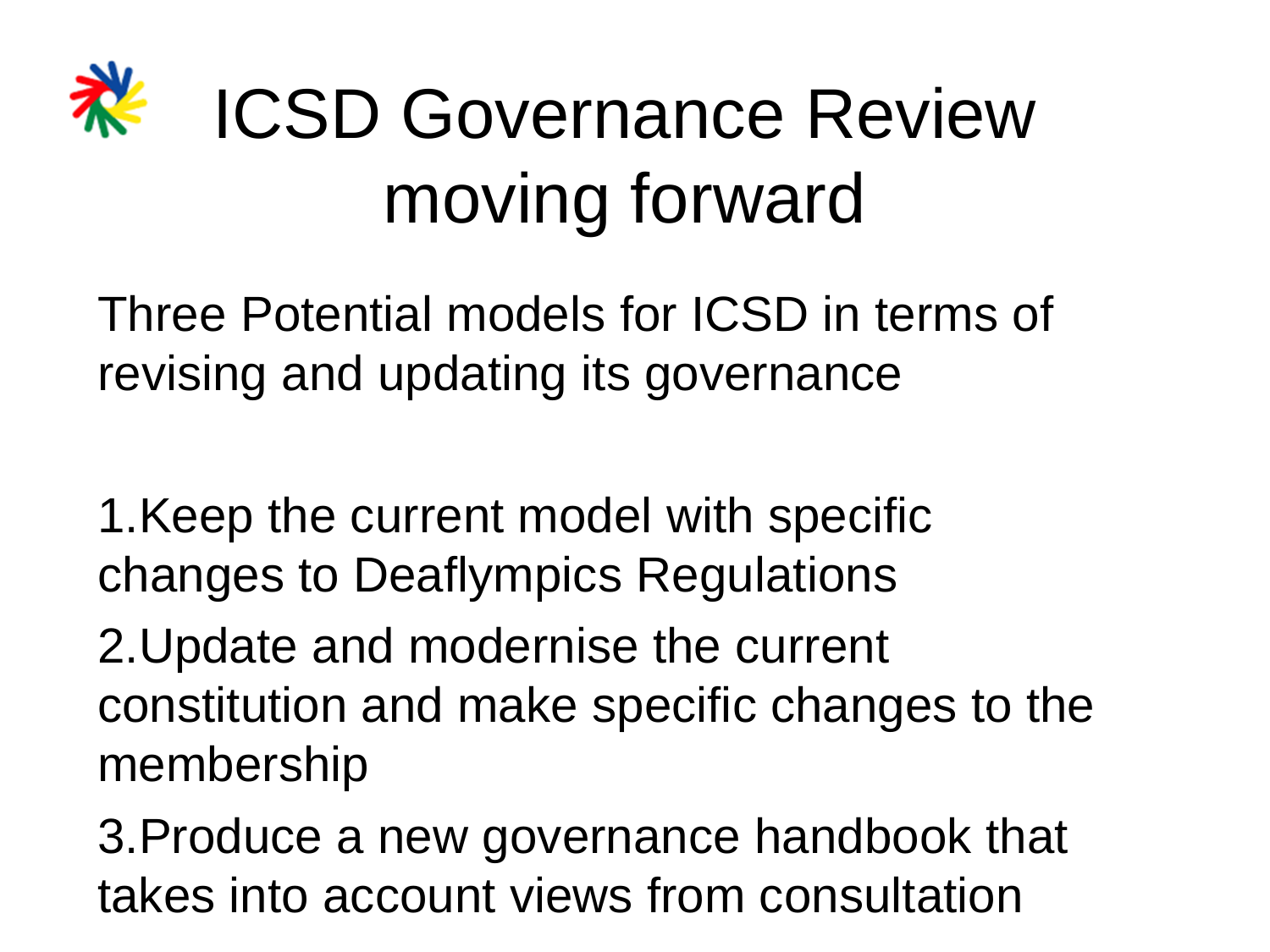

#### Option 1

#### Keep the current model with specific changes to Deaflympics Regulations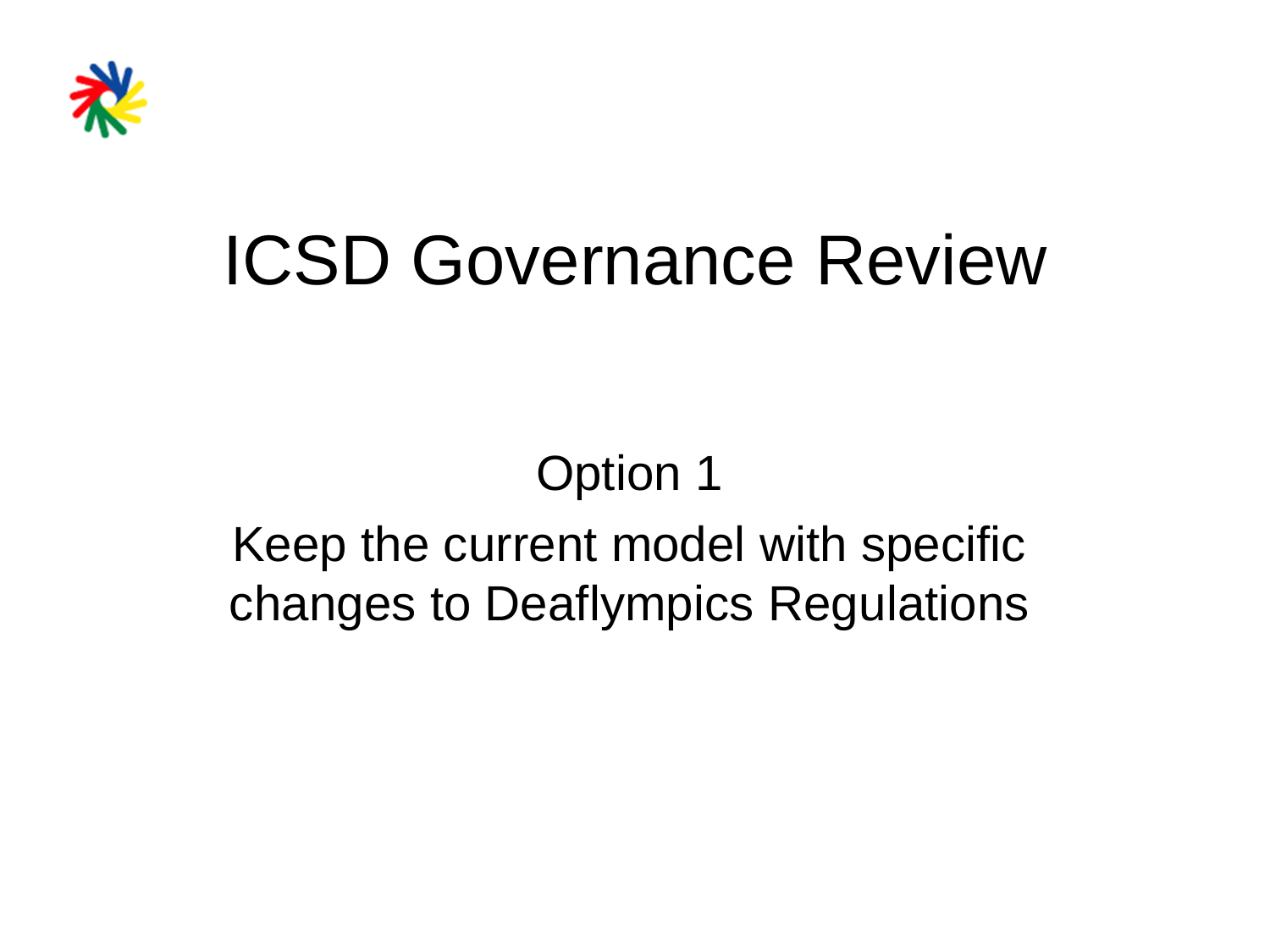

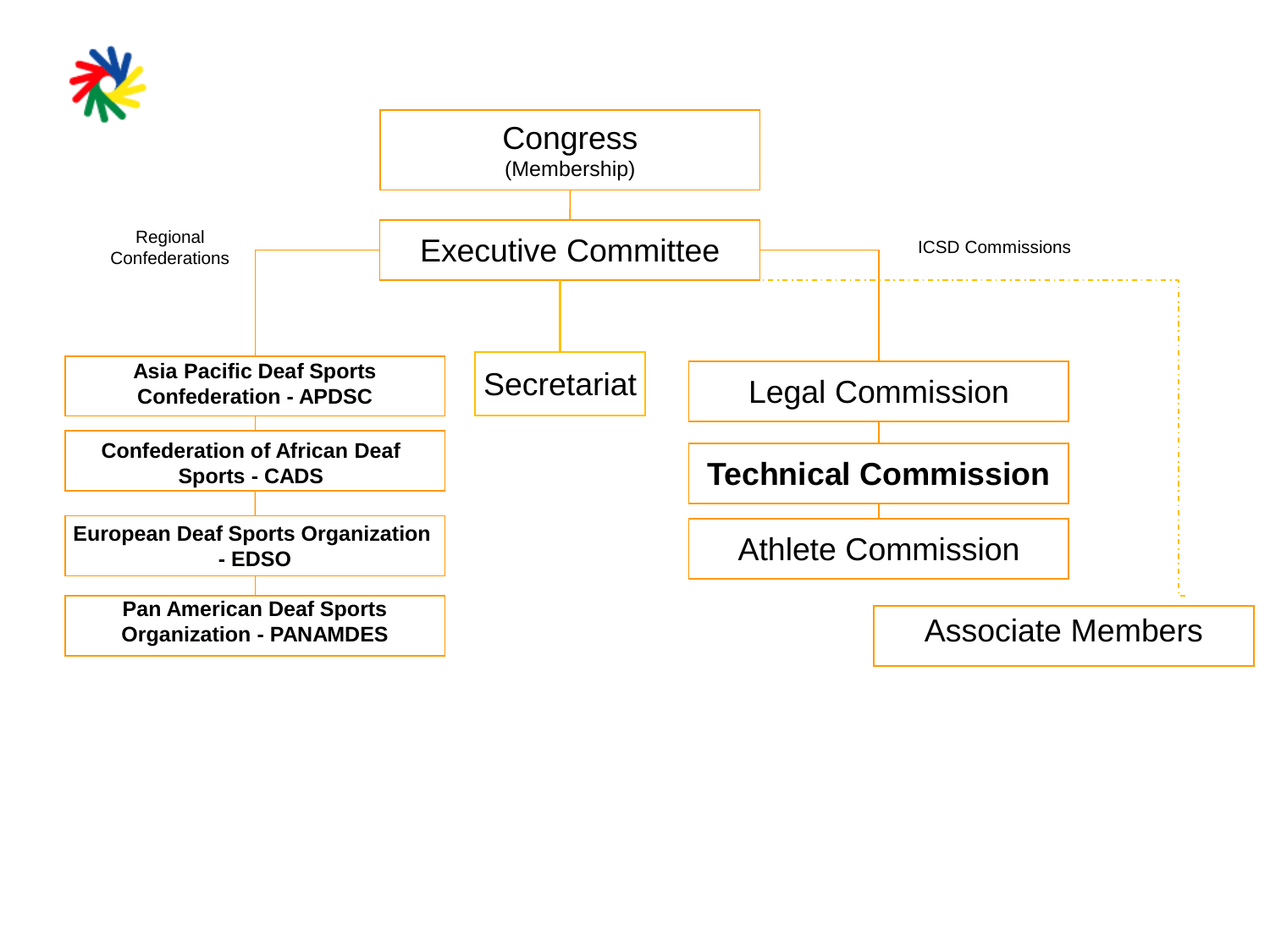

# Constitution

- Name
- Objects
- Powers
- Membership
- Structure & Responsibility of ICSD
- Voting
- Commissions
- Finances
- Language
- Dispute Resolution
- Dissolution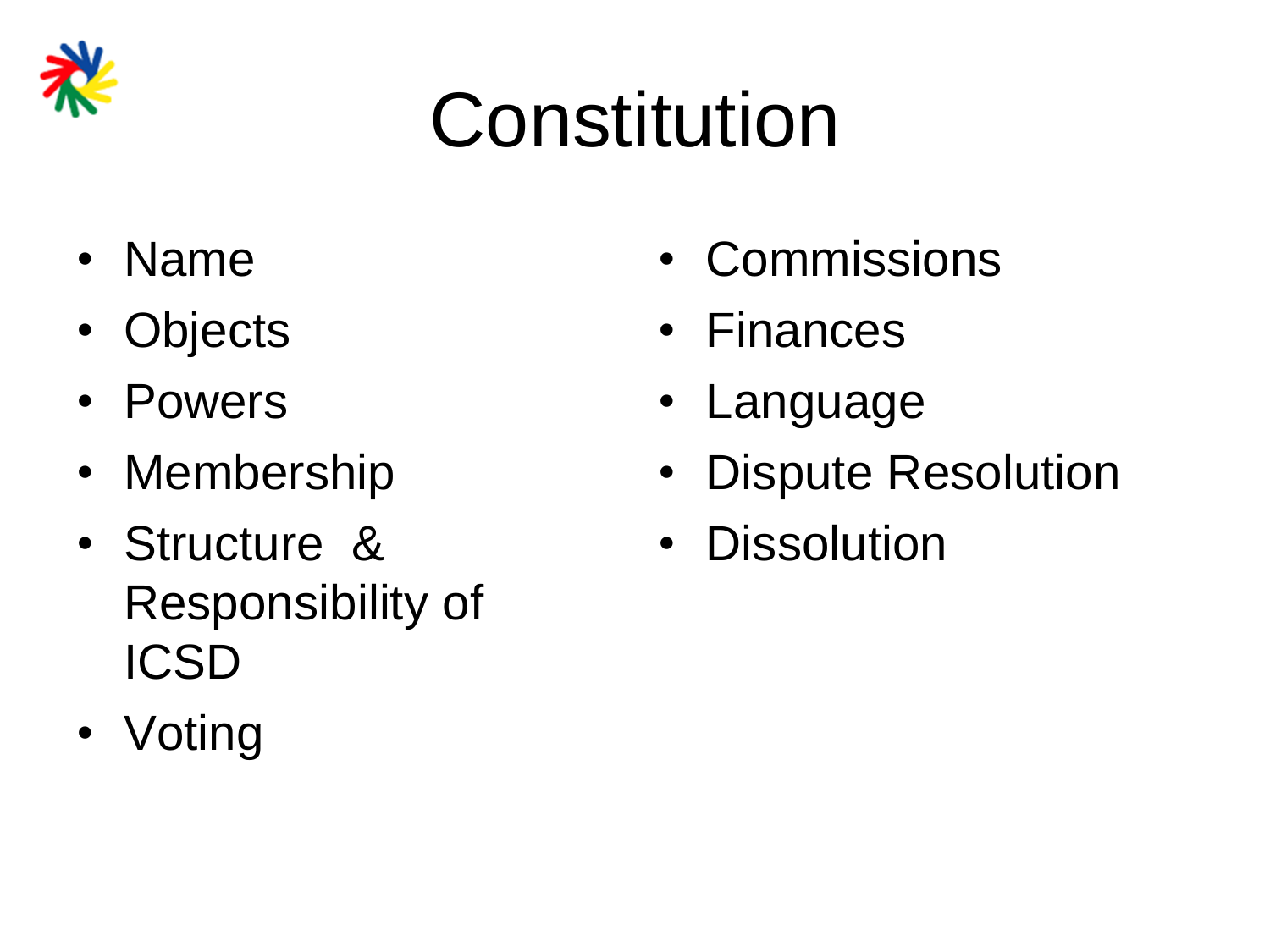# Constitution - Challenges

Current Constitution has significant gaps

- No updated reference to equality and equity
- No process in recognising and dealing with disputes
- Does not provide current Executive Committee with ambit to update
- Constitution has to be redrafted to enable ICSD to remain a valid international sporting body recognised by IOC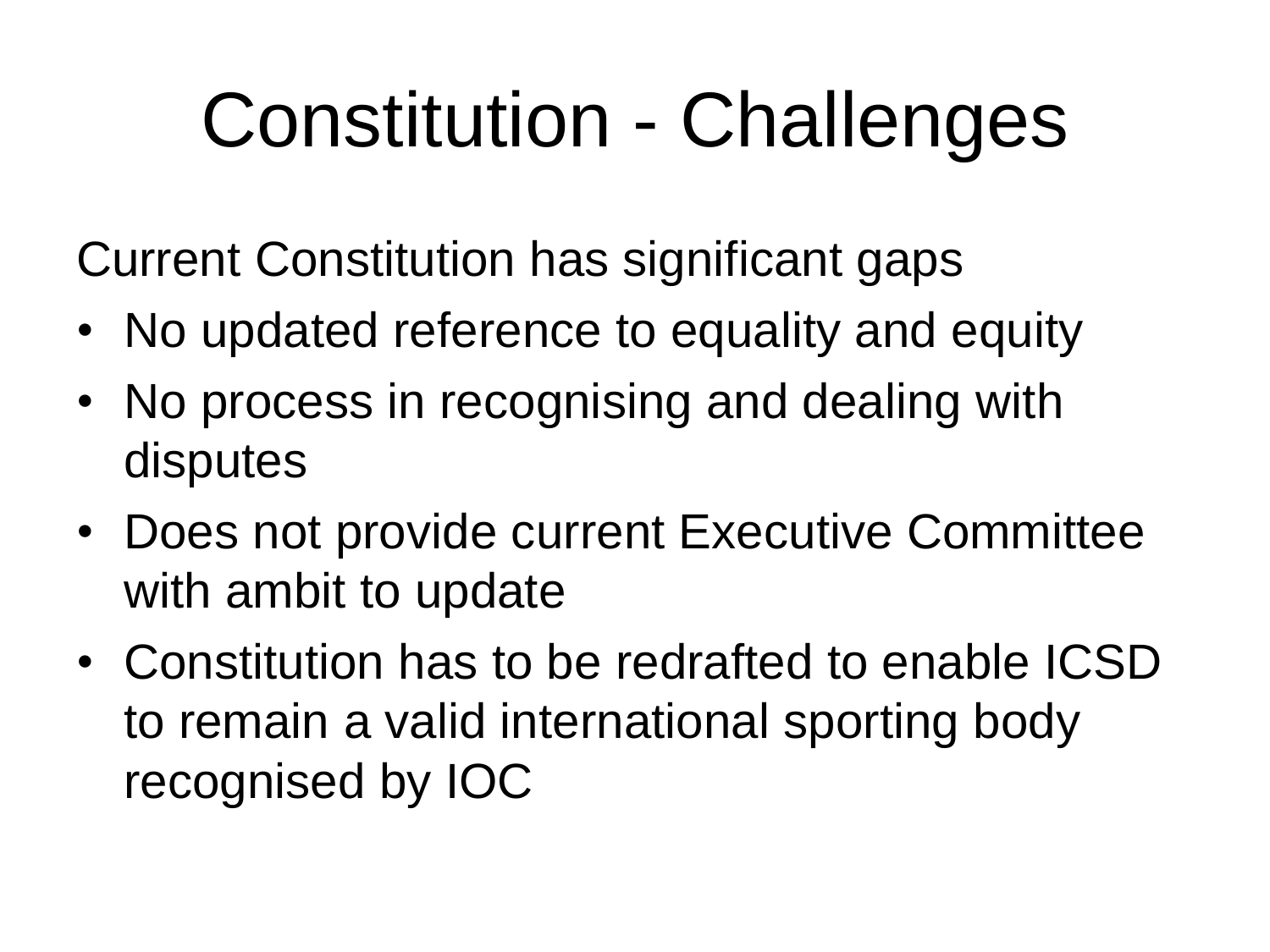# Membership current position

Full Membership - National deaf sports federation

- Have voting rights
- can enter their athletes in any World Championships, ICSD-sanctioned competitions and official ICSD competitions sanctioned by the ICSD
- Can submit proposals and vote at meetings of the Congress at which they are present;
- Can nominate persons from their national federations for committees of the ICSD; and
- Can participate in all competitions, events and activities of the ICSD
- Pay membership fees

Associate Membership - International deaf sports federation

- No voting nor nominating rights, but may submit proposals and participate in discussions at the Congress
- Pay membership fees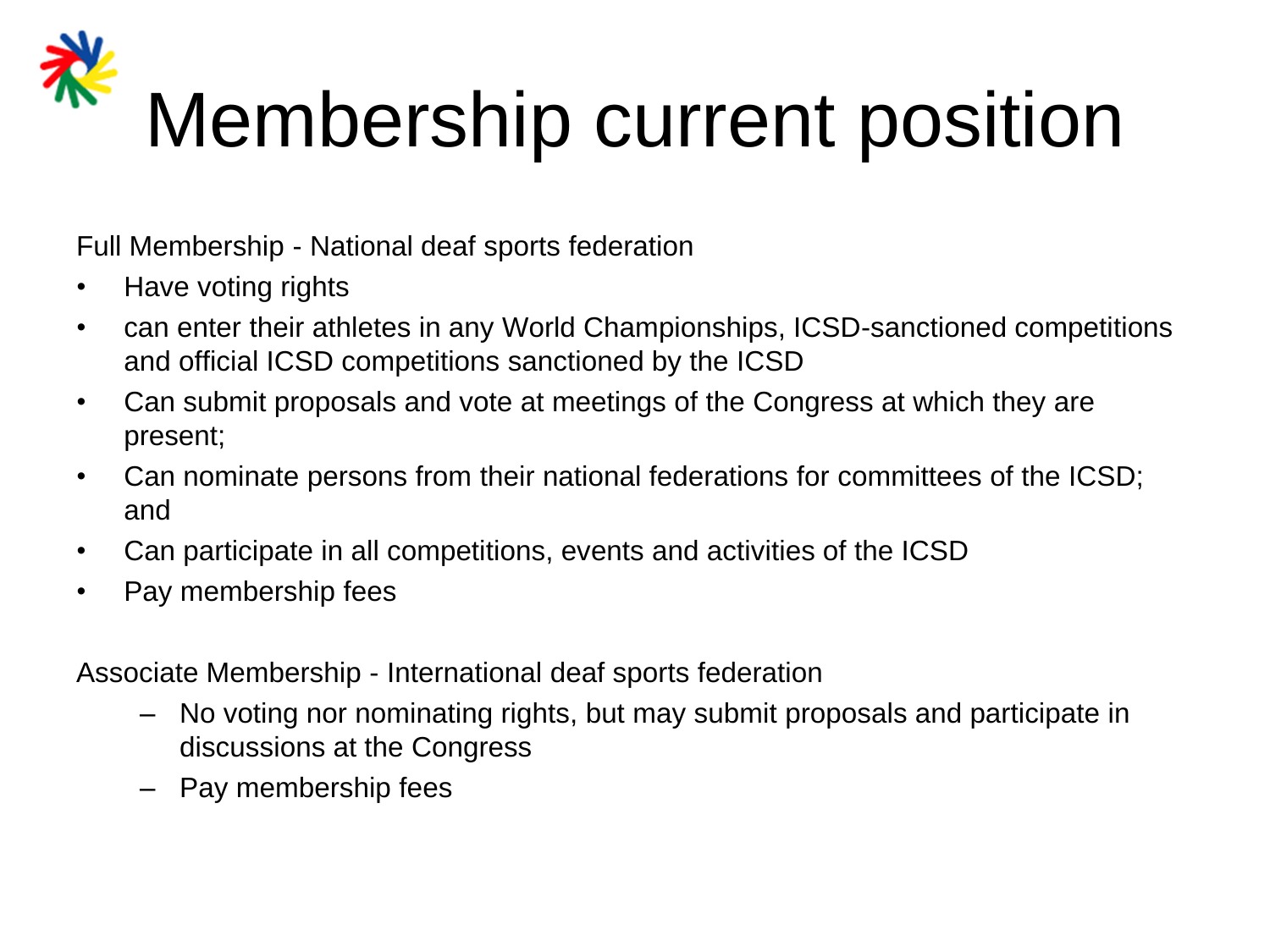

# Membership - challenges

No position in structure for International Deaf Sports Federations within the current constitution and structure. Needs to be addressed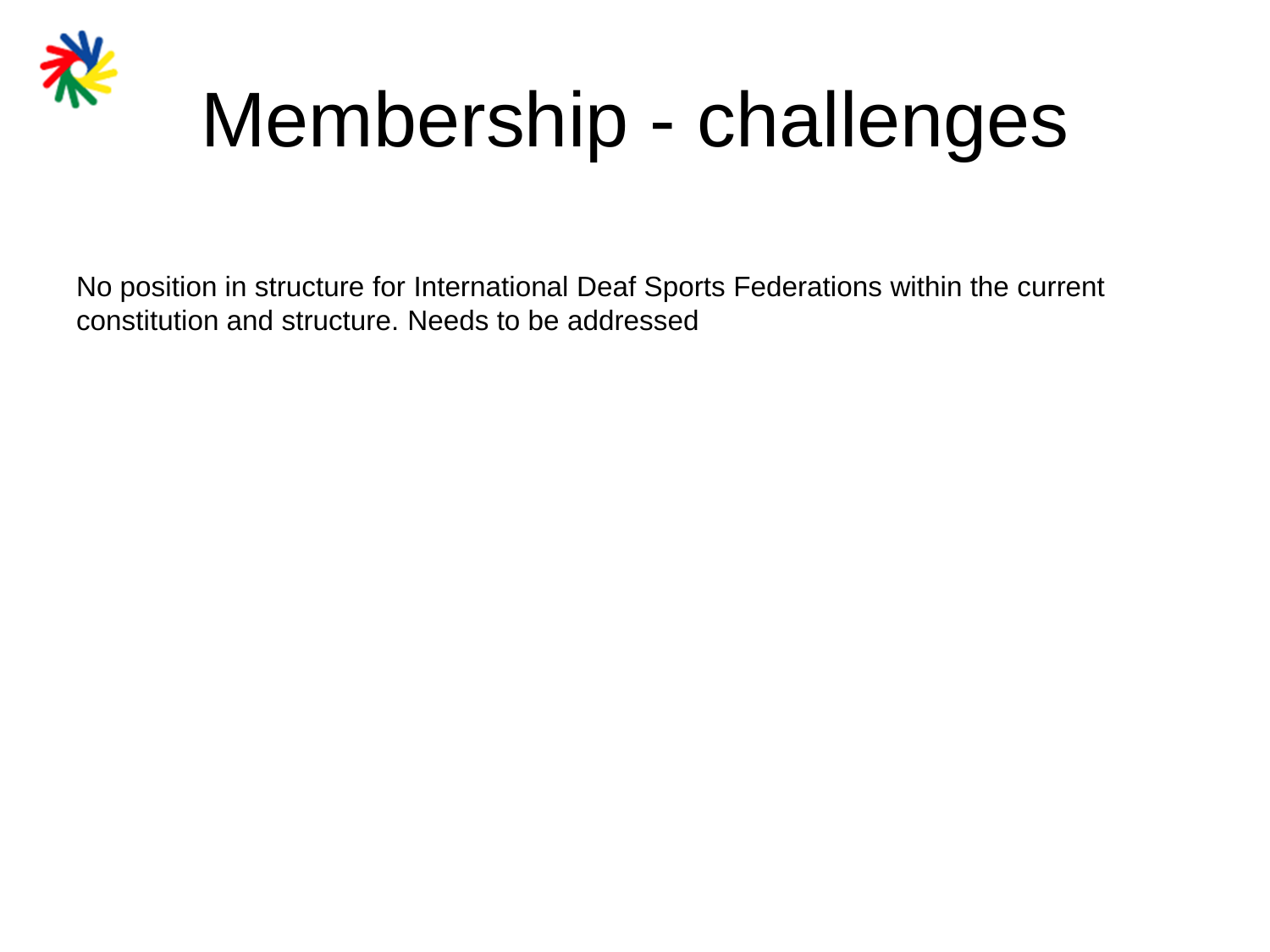

# Executive Committee

- The Executive Committee of the ICSD shall consist of the following office bearers:
	- one (1) President;
	- one (1) Vice President World Sports;
	- one (1) Vice President World Youth Sports;
	- two (2) members-at-large; and
	- the President or his appointee from each Regional Confederation in a non-voting capacity.
- must be a Deaf person fluent in international signs.
- Must be members of the National Federation of their country of residence
- Only one (1) member from a National Federation shall be eligible to be elected to the Executive Committee.
- Elected members of the Executive Committee may not serve as officers of Regional Confederations and vice versa.
- The elected members of the Executive Committee shall be elected for a term of four (4) years commencing at the Congress held prior to the program of the Summer Deaflympics.
- The Executive Committee shall hold at least one (1) meeting per year.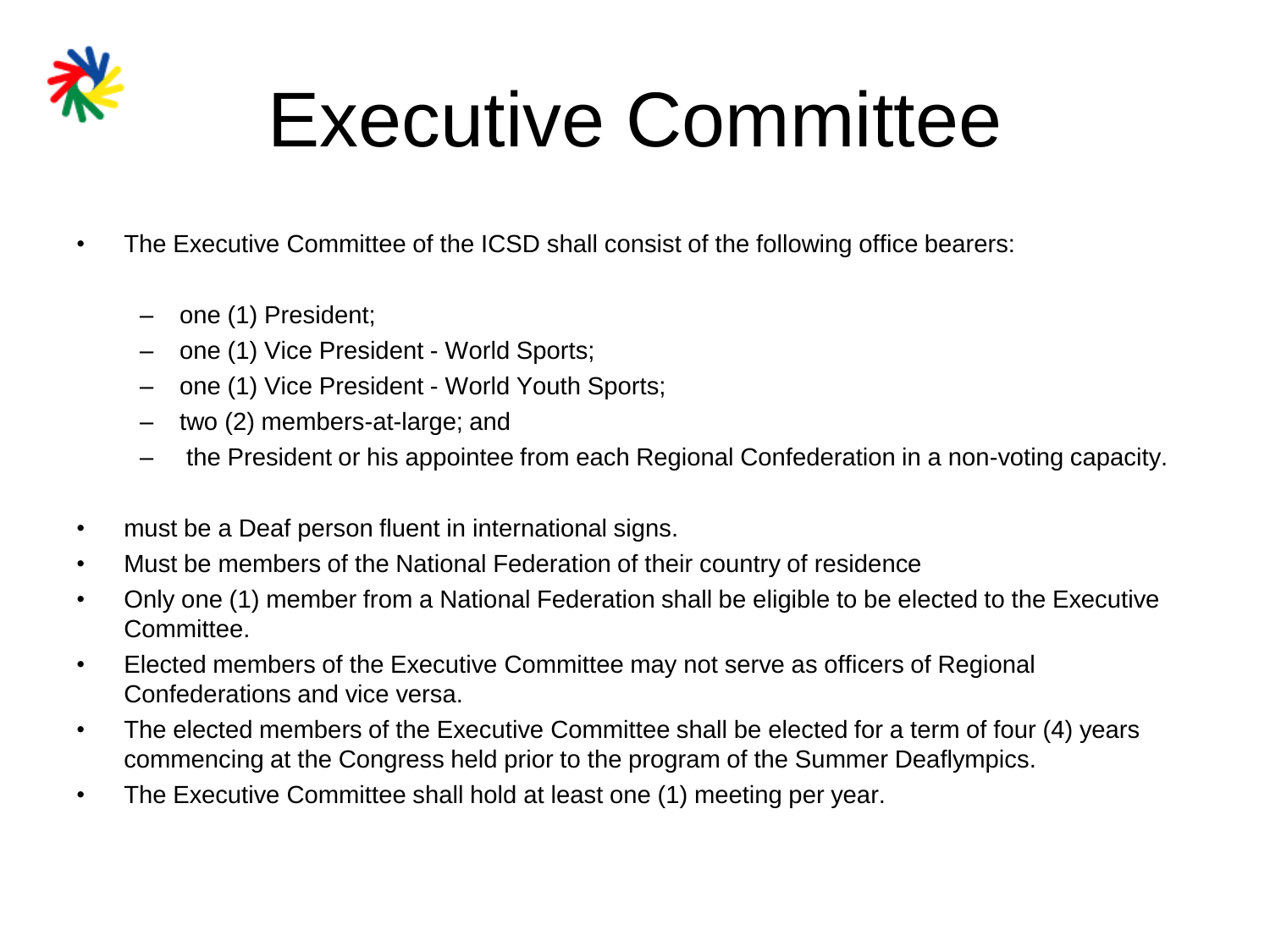

# Executive Committee

- The structure of ICSD Executive Committee of the ICSD needs to be reviewed to ensure roles on Executive Committee fulfil requirements and obligations of ICSD in its current form
- There are currently gaps in the skills and expertise required to support the Board i.e. those with significant experience and understanding of finance, marketing & communications, sports governance and fundraising – need to consider co-opted / selected Committee members
- Need to re-consider Regional Confederation Presidents having a voting position on the Executive **Committee**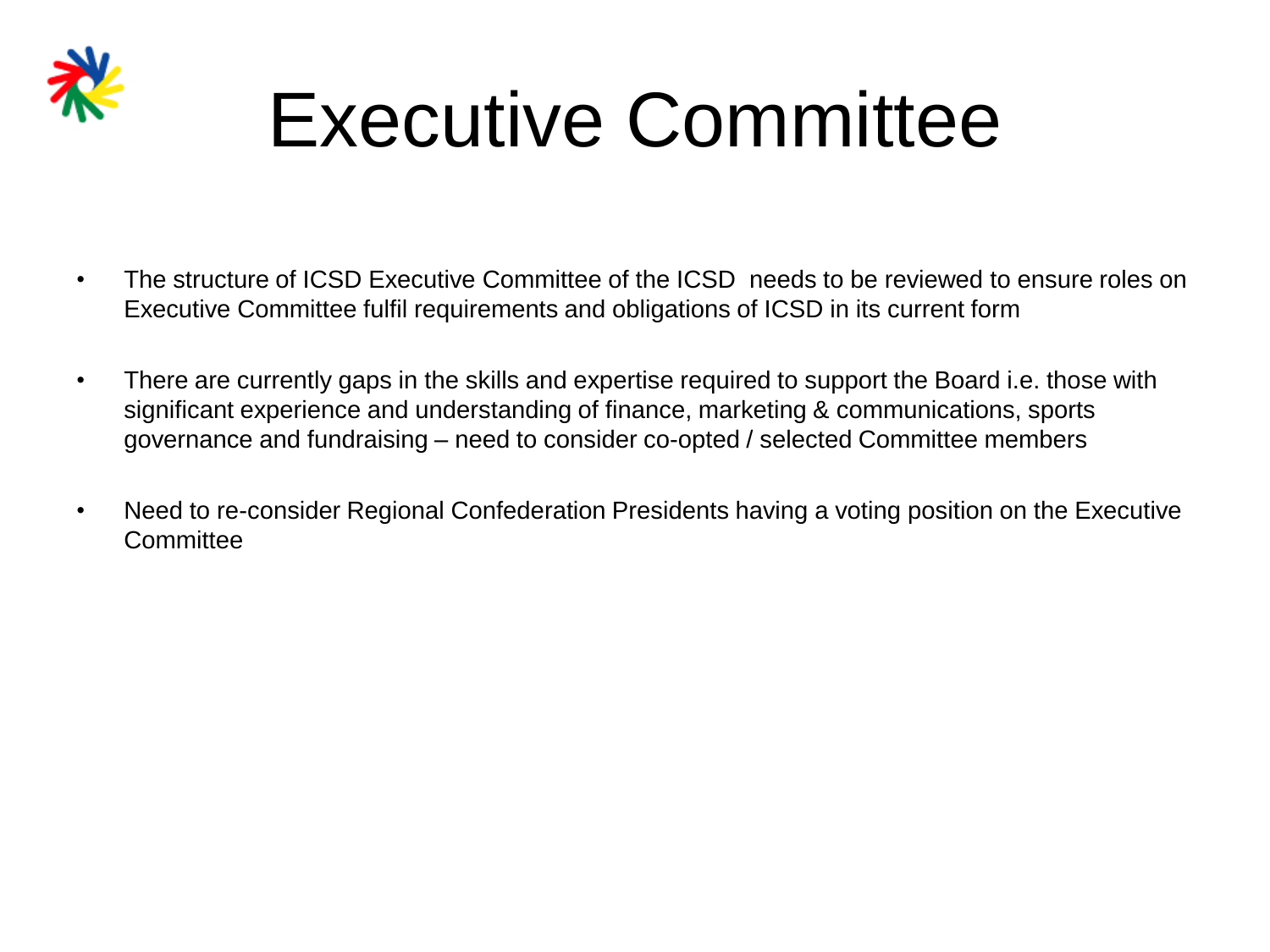

# **Congress**

The responsibilities of Congress is to:

- Act as the supreme governing body of the ICSD;
- to determine the direction for the development of Deaf sports at international standards;
- to elect the Executive Committee of the ICSD, with the exception of the Regional Representatives;
- to consider and approve the annual financial statements of the ICSD;
- to consider and approve the rules of procedure for the election of the office bearers;
- to consider motions from Full Members, the Executive Committee and any other Committees of ICSD
- to approve the international Deaf Sports calendar as proposed by the Executive Committee;
- to consider and approve the annual membership and participation fees;
- to approve any change in the country of location of ICSD Secretariat; and
- to exercise any other incidental powers necessary for the Congress to carry out its responsibilities pursuant to this Constitution.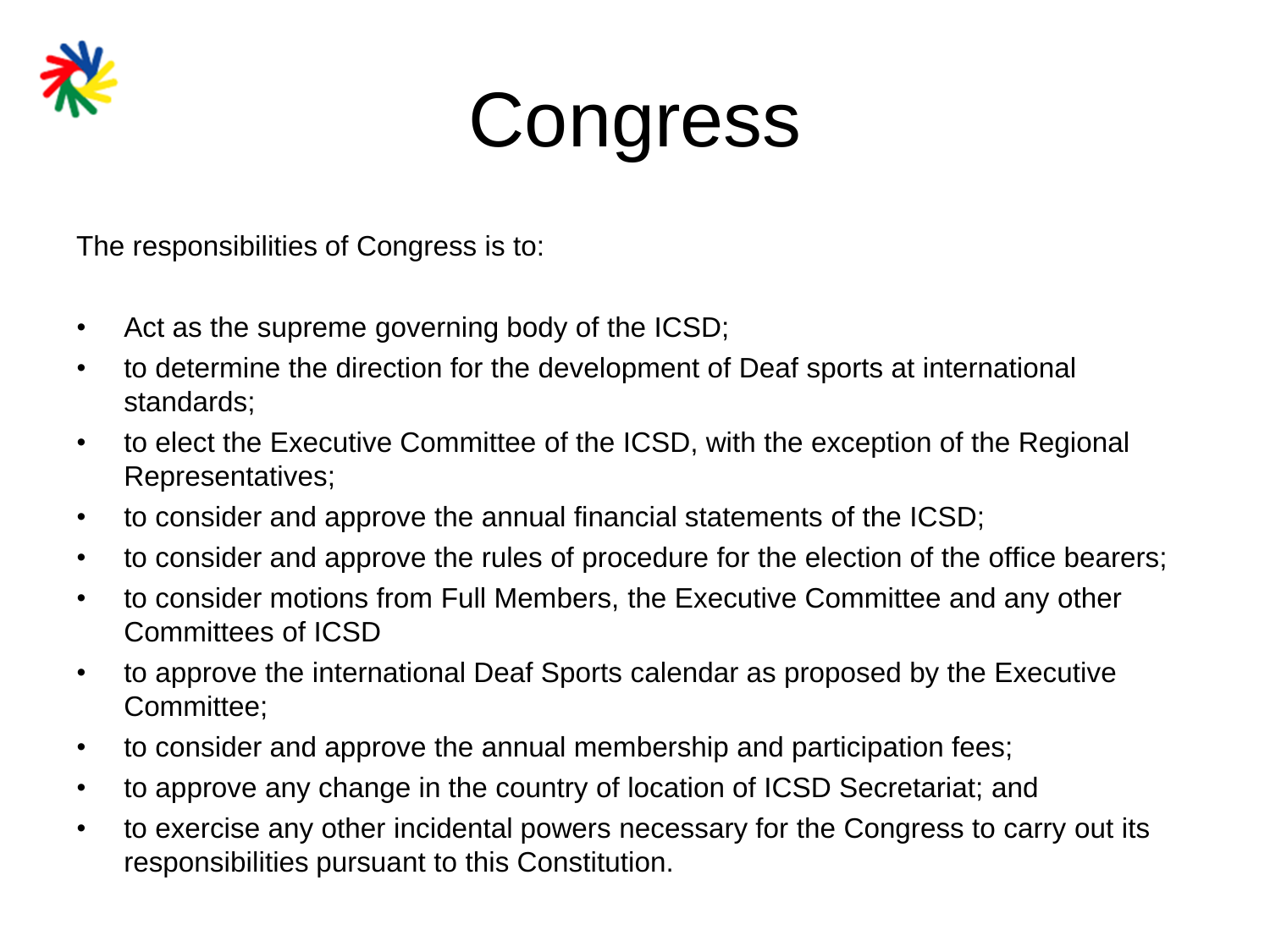

# **Congress**

- Meets every two (2) years.
- held within one (1) week prior to the commencement of the summer or winter program of the Deaflympics.
- Quorum = a least 50% of members present from no less than 2 regional confederations
- In event of lack of quorum, the Congress shall proceed without voting on proposals.
- Full Members shall have one (1) vote and may be represented by a maximum of three (3) delegates.
- Associate members may be represented by two (2) persons who are not entitled to vote or to nominate, and may participate in discussions at the Congress.
- Delegates shall be able to communicate in international signs.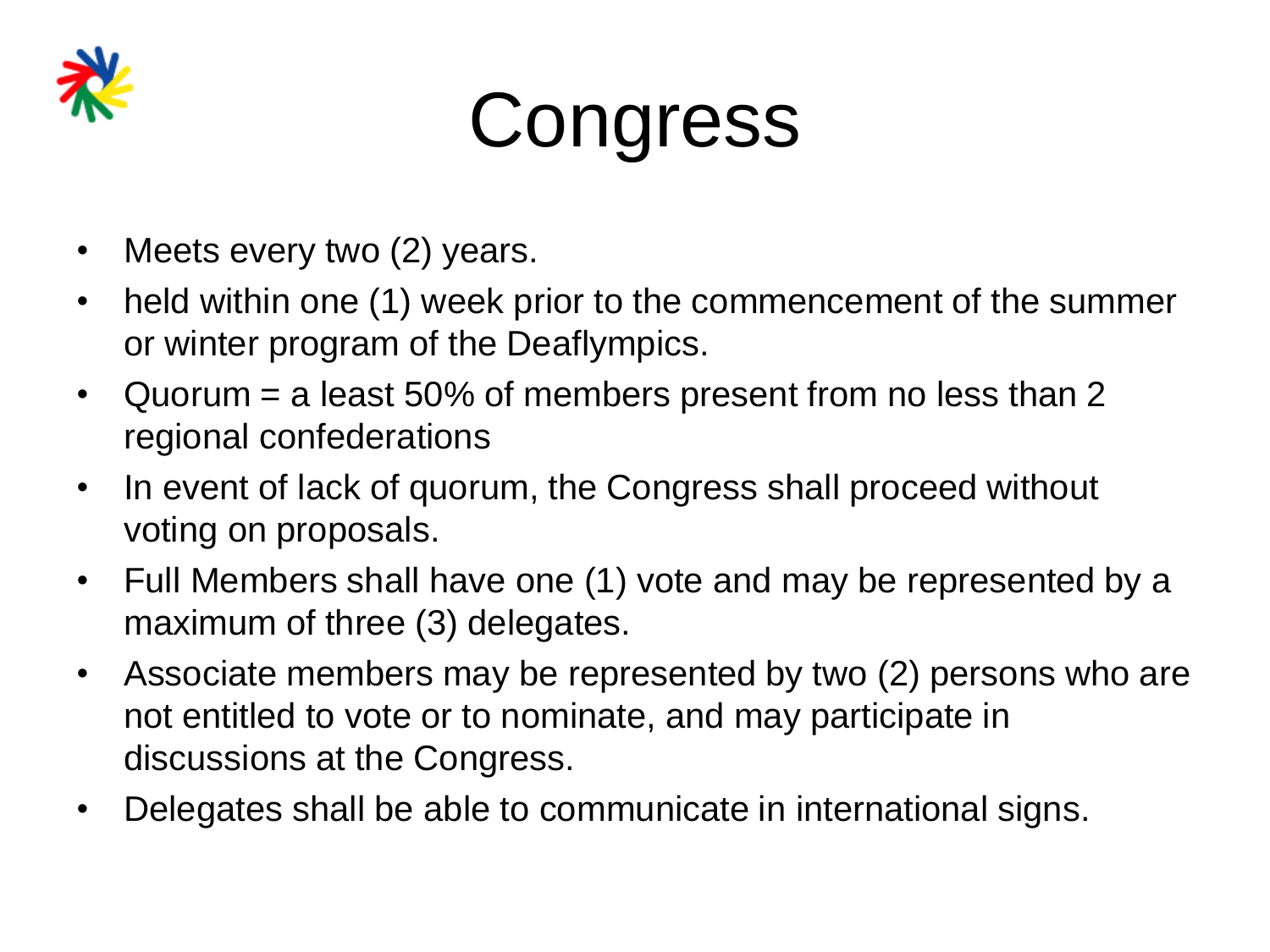

# Commissions

10 Commissions in Constitution only 3 are active

- Athletes Commission
- Legal Commission
- Technical Commission
- Constitution allows ICSD to establish other Commissions, which shall be responsible to the **Congress**
- Executive Committee selects members for any Commission.
- The majority of the Commission members shall be deaf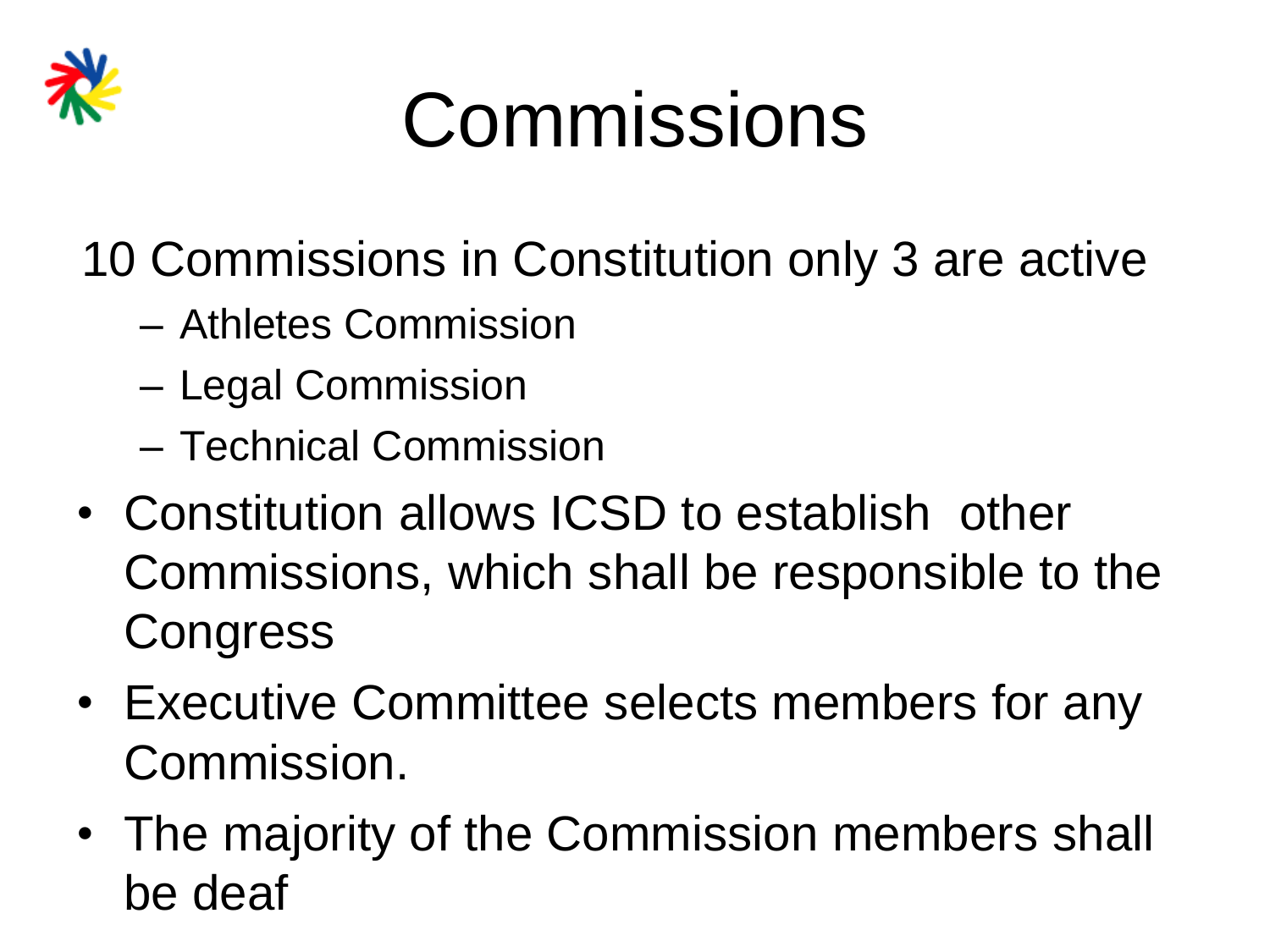

# Commissions

Only 3 active commissions

- Athletes Commission
- Legal Commission
- Technical Commission

Need to ensure that there are commissions in place specifically for

- Eligibility & Audiology
- Medical / Anti-Doping

Requires re-writing current constitution and by-laws to better define Commissions required, their role, their structure and how they are held accountable to Executive Committee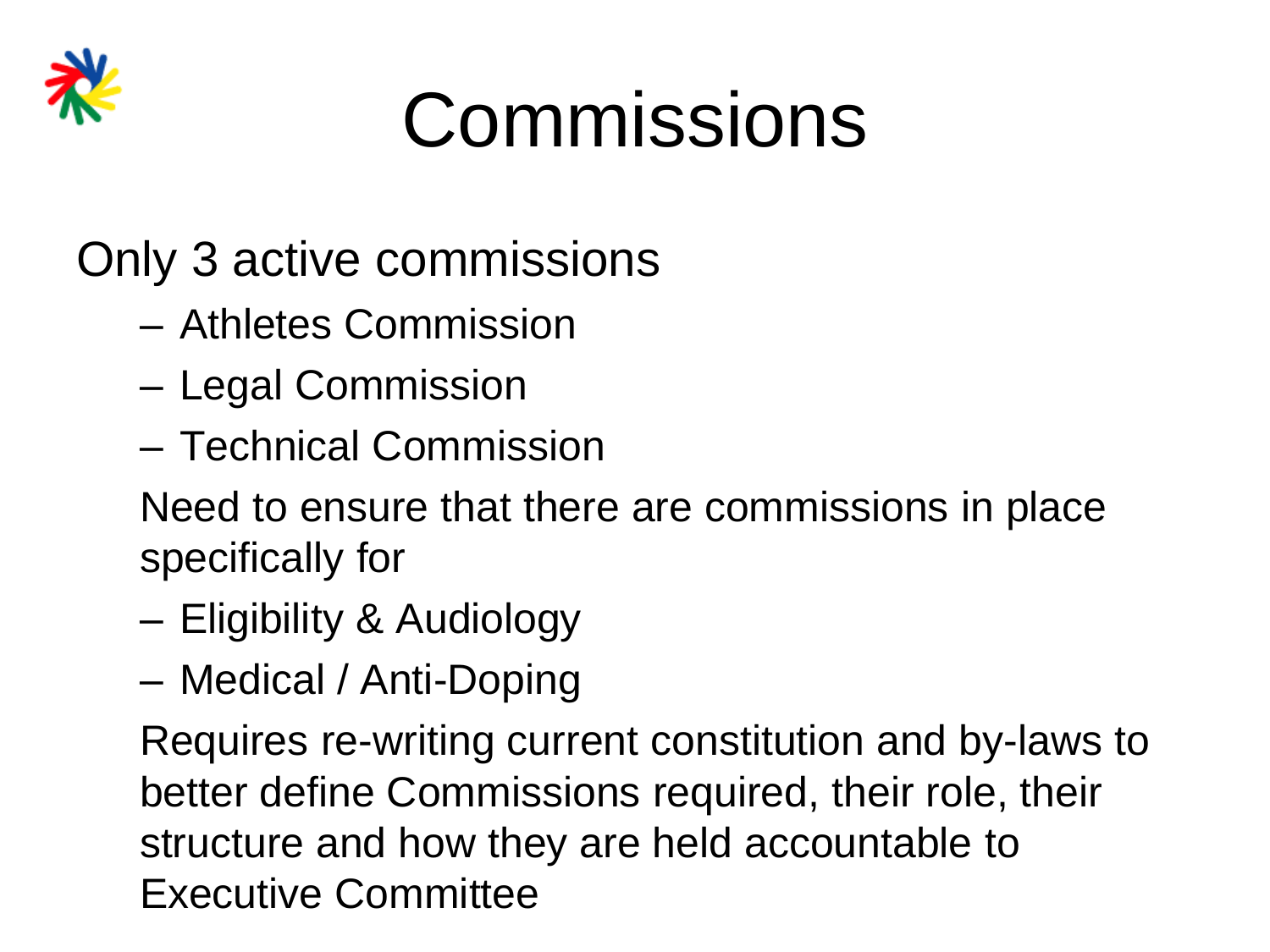

## Deaflympics & World Championship Regulations

An updated set of regulations to be presented at Congress 2013 by Technical Commission for Deaflympics & World Championships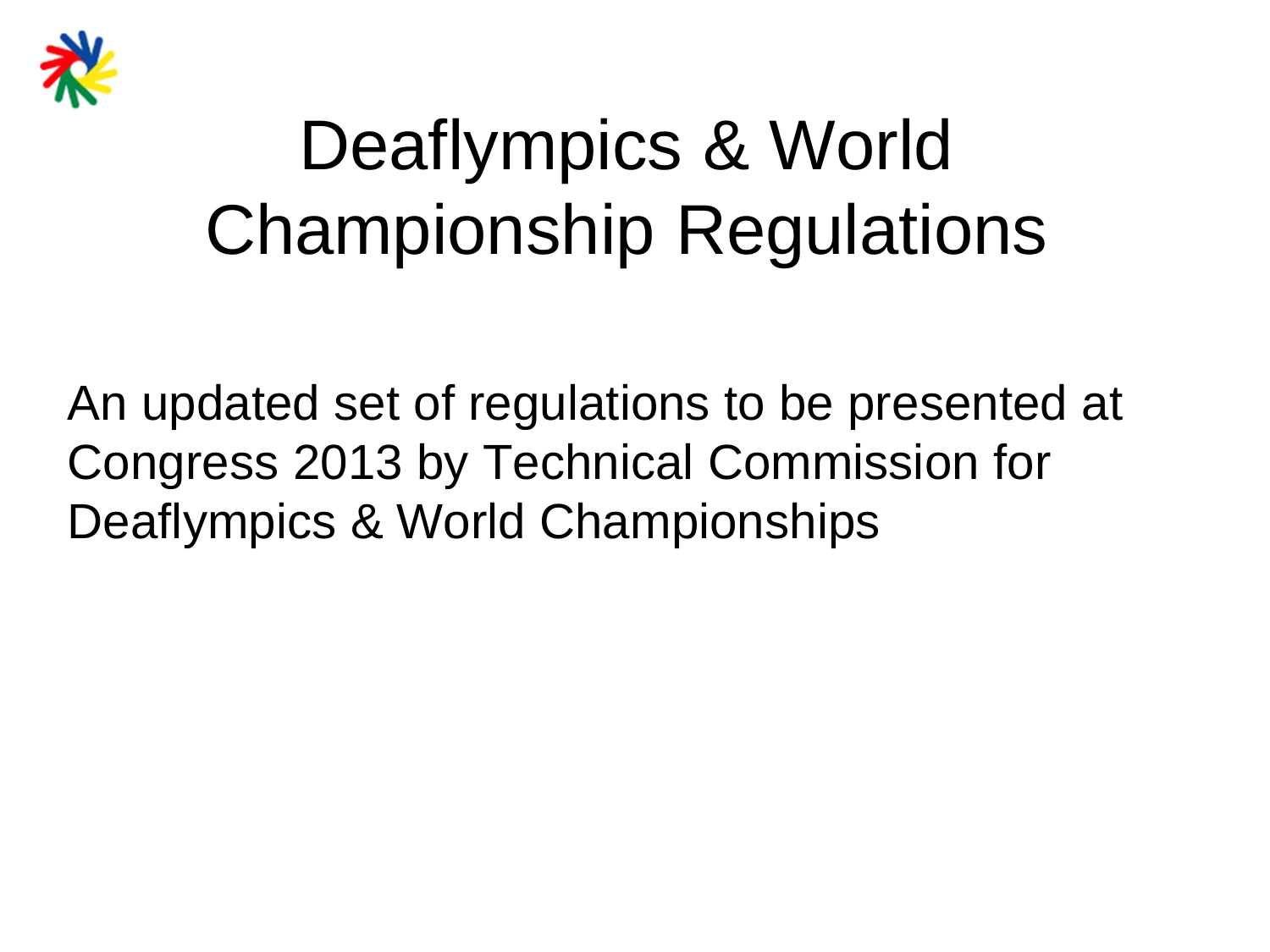

#### Option 2

#### Update and modernise the current constitution and make specific changes to the membership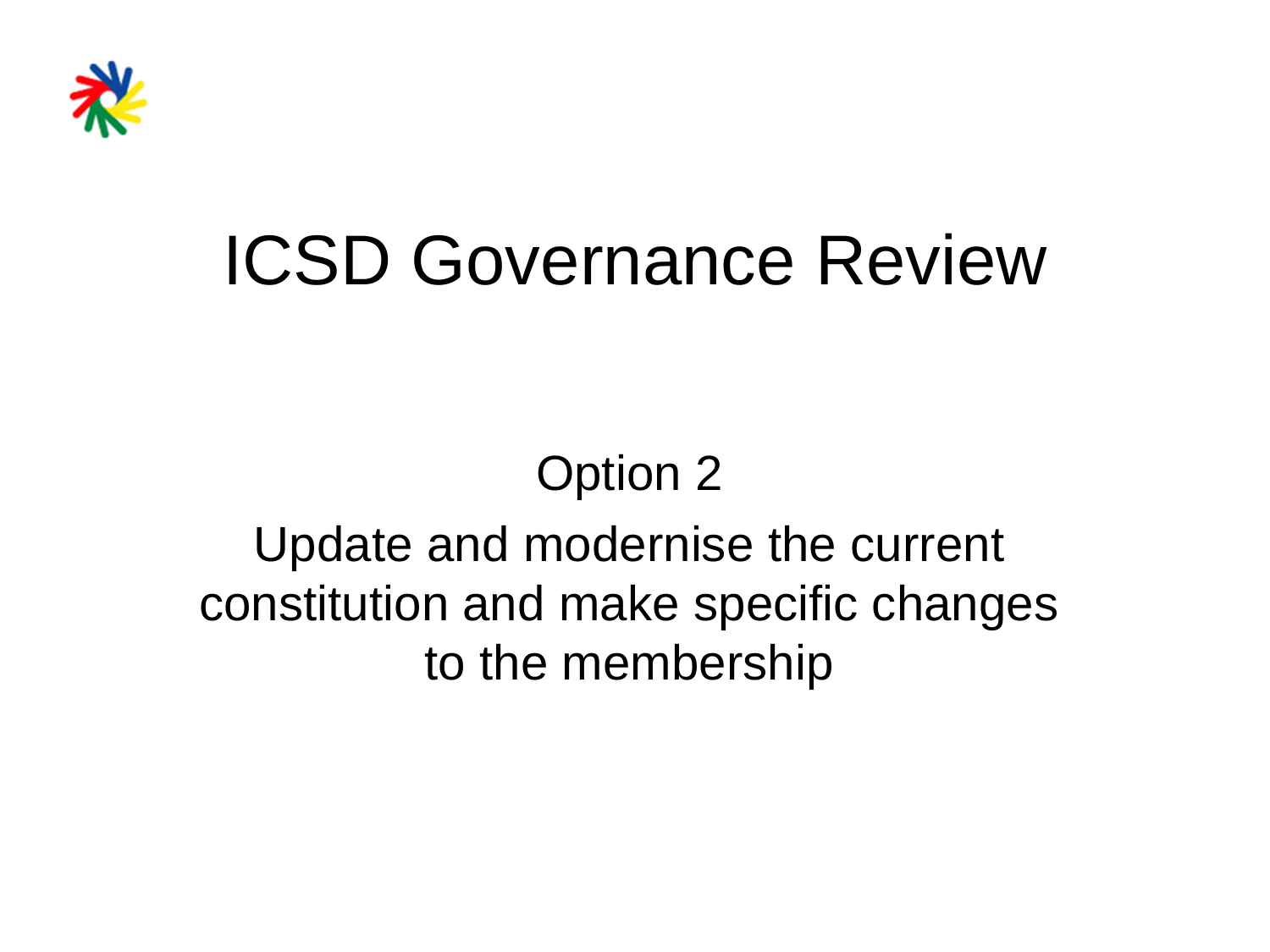

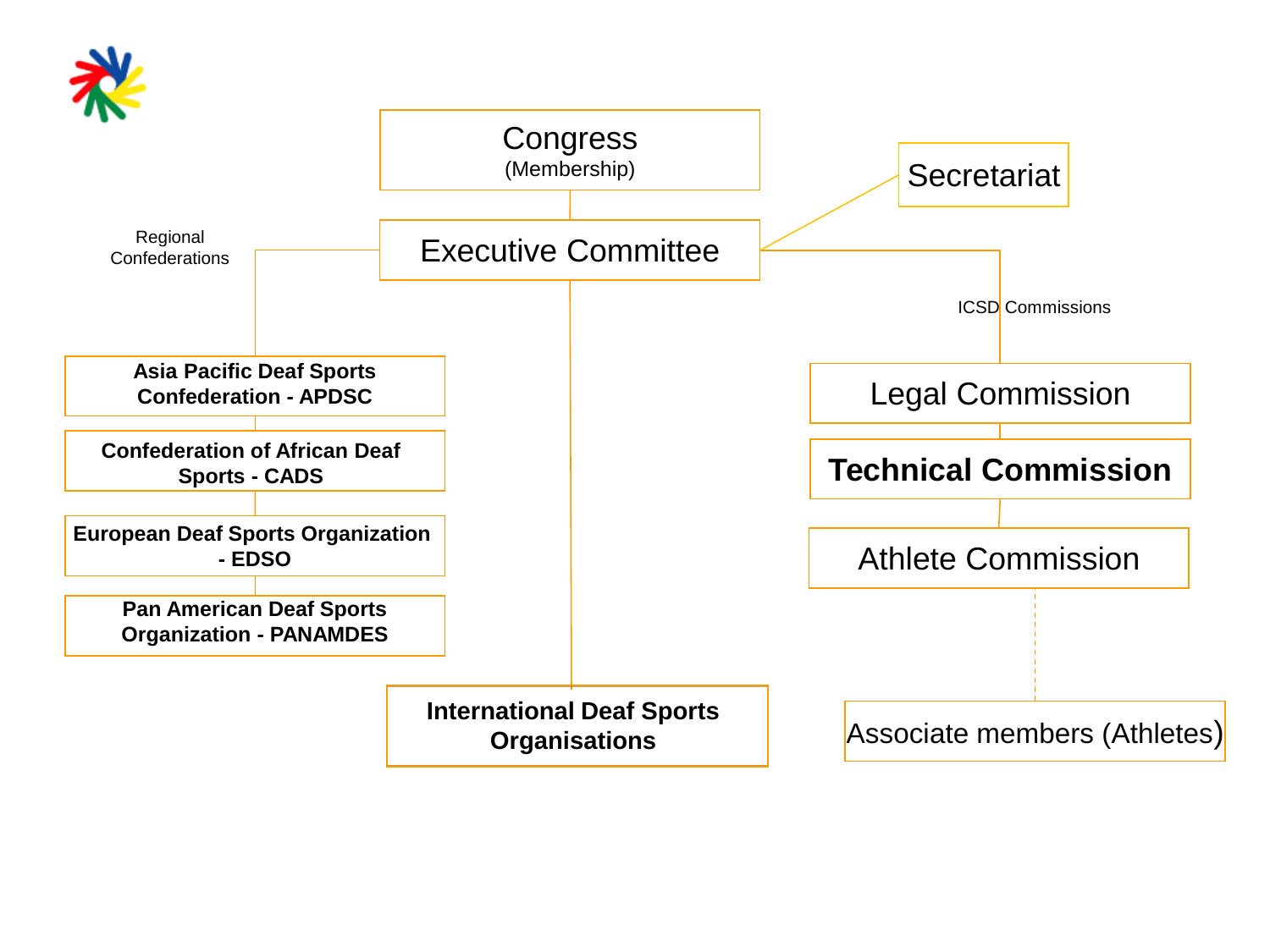

#### ICSD Governance Review Option 2 - Structure

Recognises the need to ensure that there is a more tangible link between the Executive Committee and International Deaf Sports Federations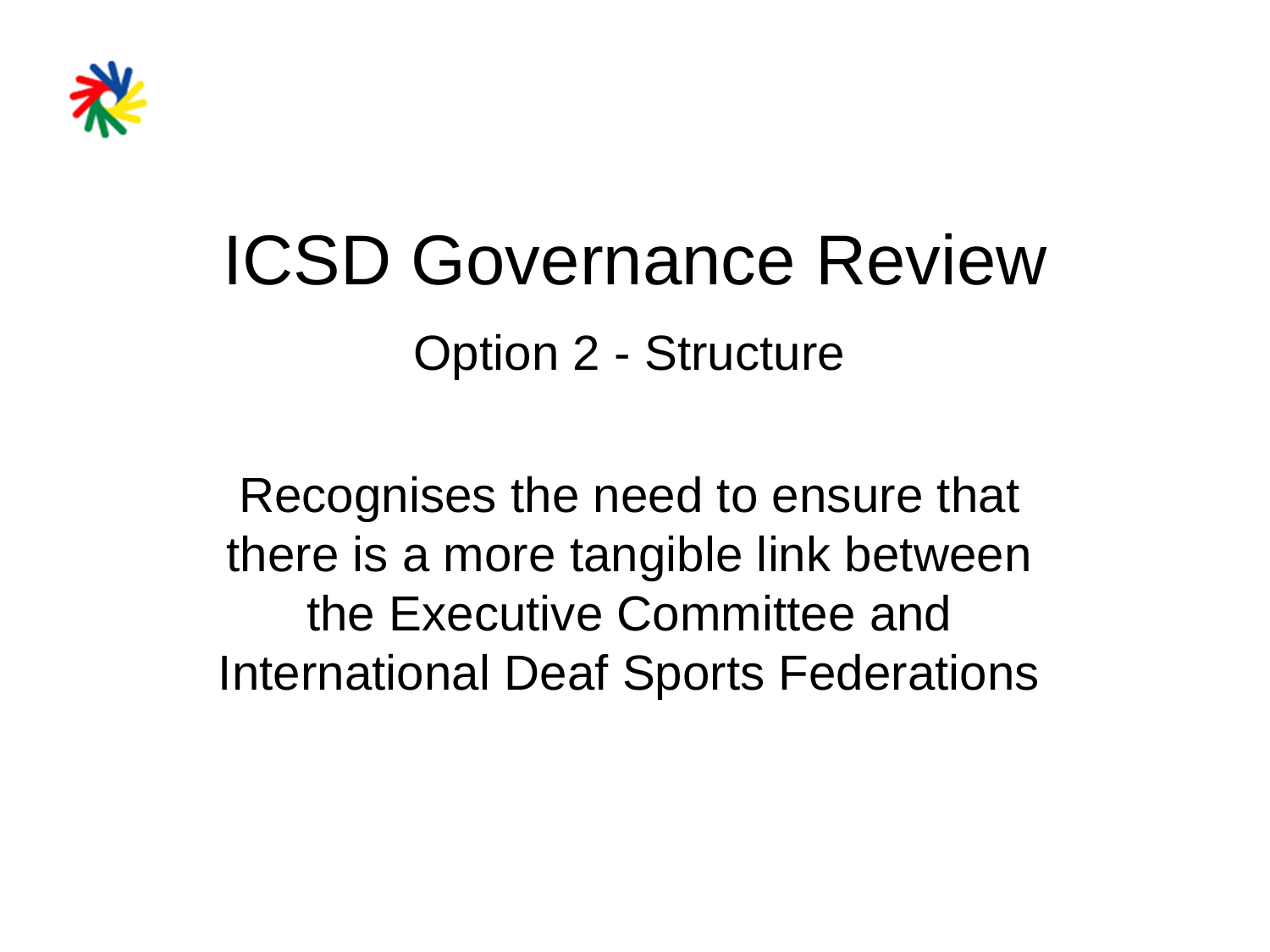

Key changes to Constitution - Objects

Requirement to add in the objects of ICSD The development of leadership skills of National Association Members and other deaf sports organisations on an international level Promoting sporting opportunities for deaf people internationally (developing countries)

Clearer definition of Equality within ICSD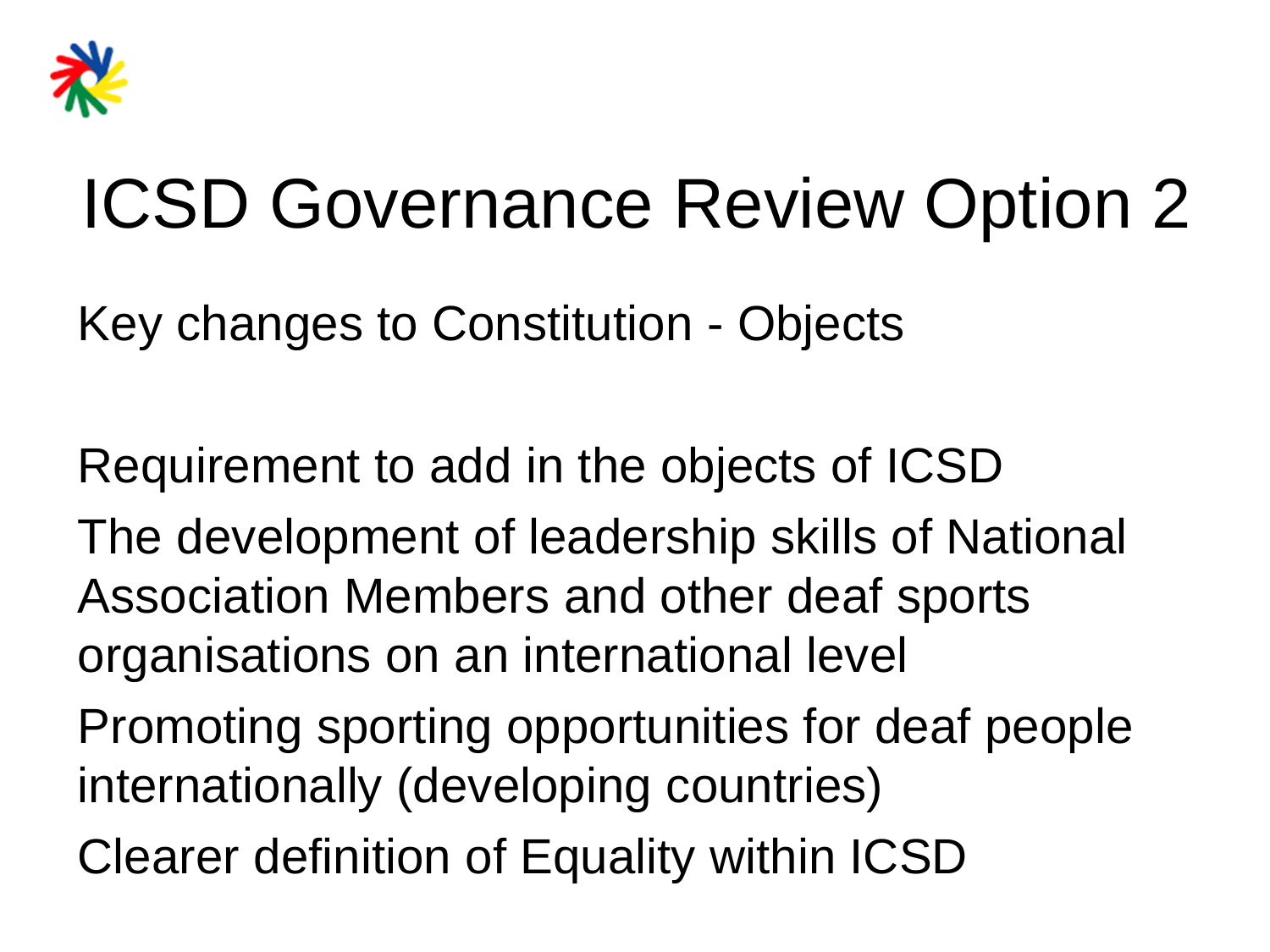

Key Changes to consider – Categories of Membership

International Federations of Deaf Sport - New membership rights for with voting rights with specific qualifying criteria

Individual Associate Membership – Aimed primarily at deaf athletes & linked directly to Athletes Commission?

Eligibility of hearing people in direct leadership roles of national members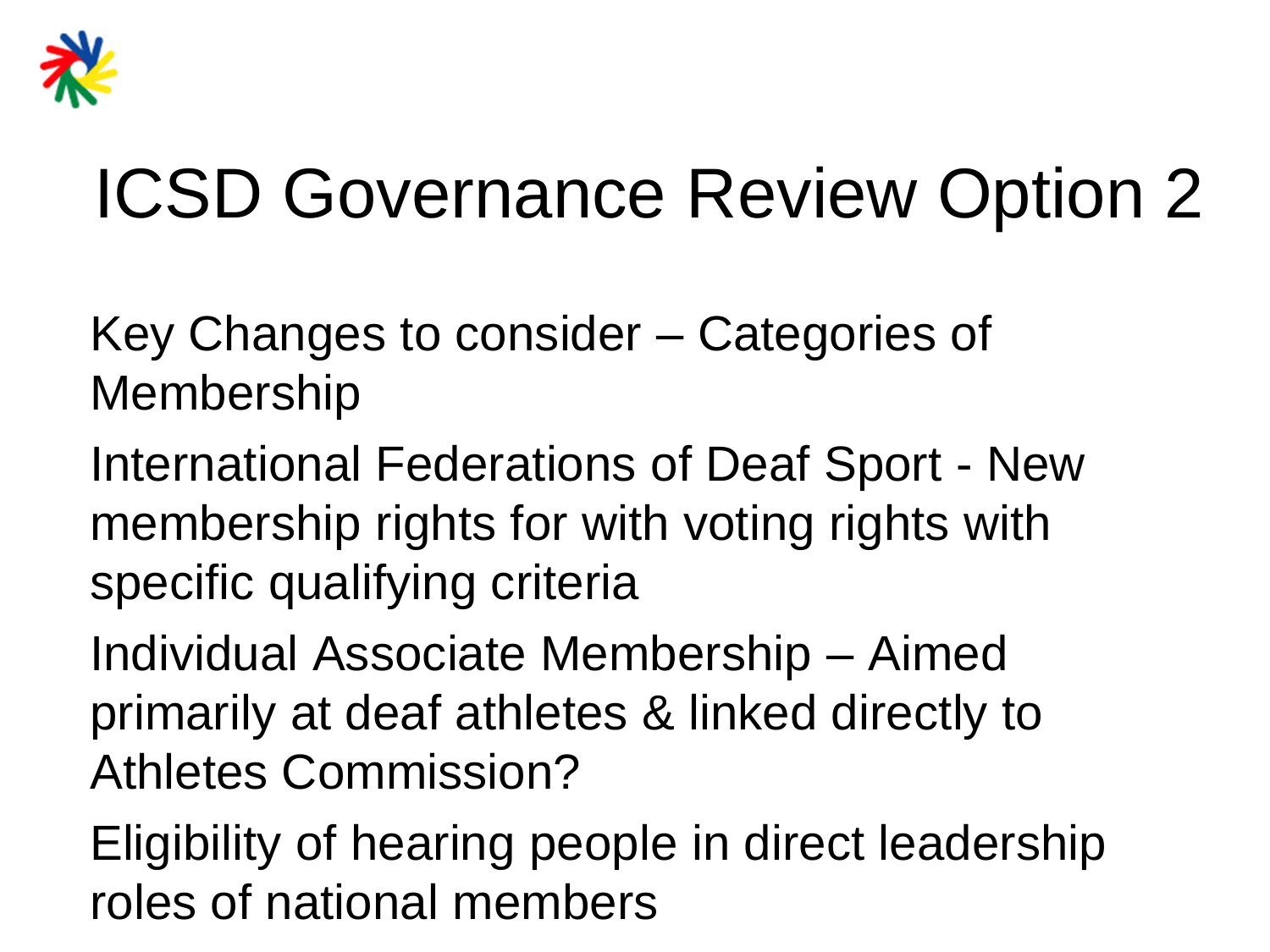

#### ICSD Governance Review Option 2 Key Changes Structure & Responsibility of ICSD

Improve election process of the Board

Executive Board to include representatives from a broader membership base to ensure Board has skills required.

Nominations for Board members to include coopted members and not just from Full members.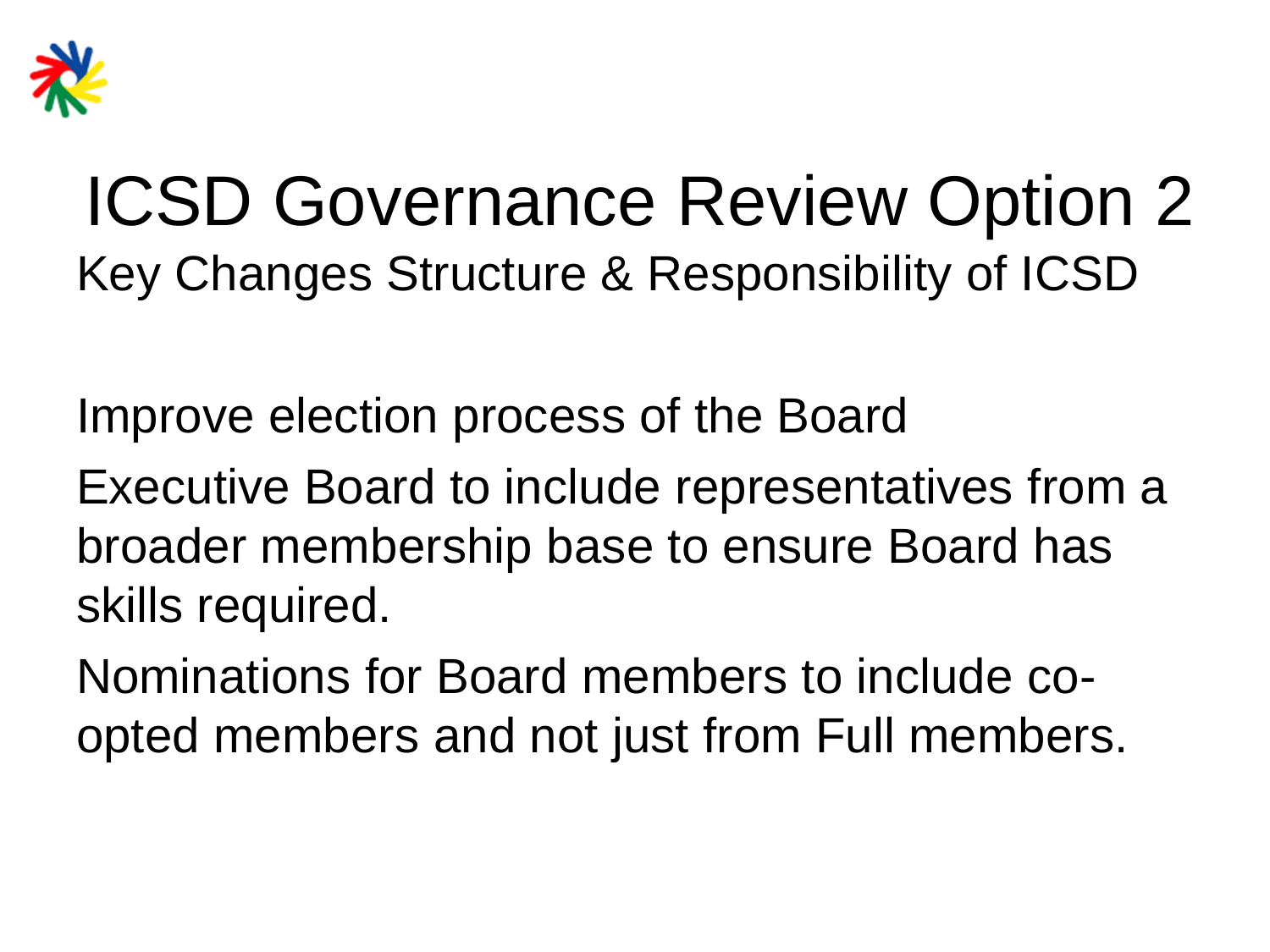

- Key Changes to consider Commissions
- Clarify the role of the Commissions within the ICSD Structure
- Recommend a reduced number of Commissions to include;
	- Sport Technical Commission
	- Legal Commission
	- Athletes Commission
	- Anti-Doping Commission
	- Eligibility & Audiology Commission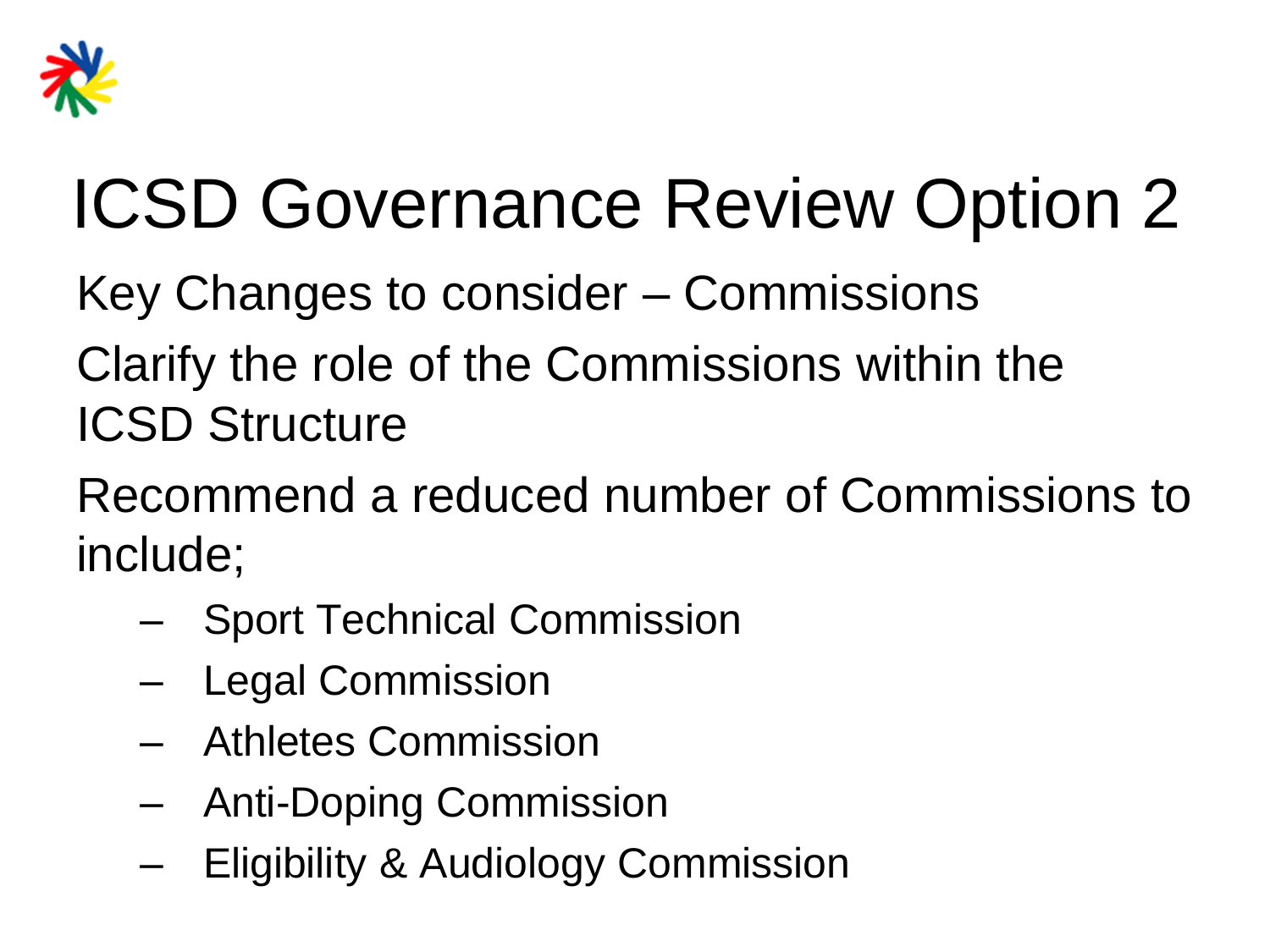

Key Changes to consider – Dispute Resolution

New complaints Policy & Process needs to be defined and linked into the guidelines set out to International Sports Organisations

Recommend CAS is recognised as an independent body to resolve any on-going disputes that remain unresolved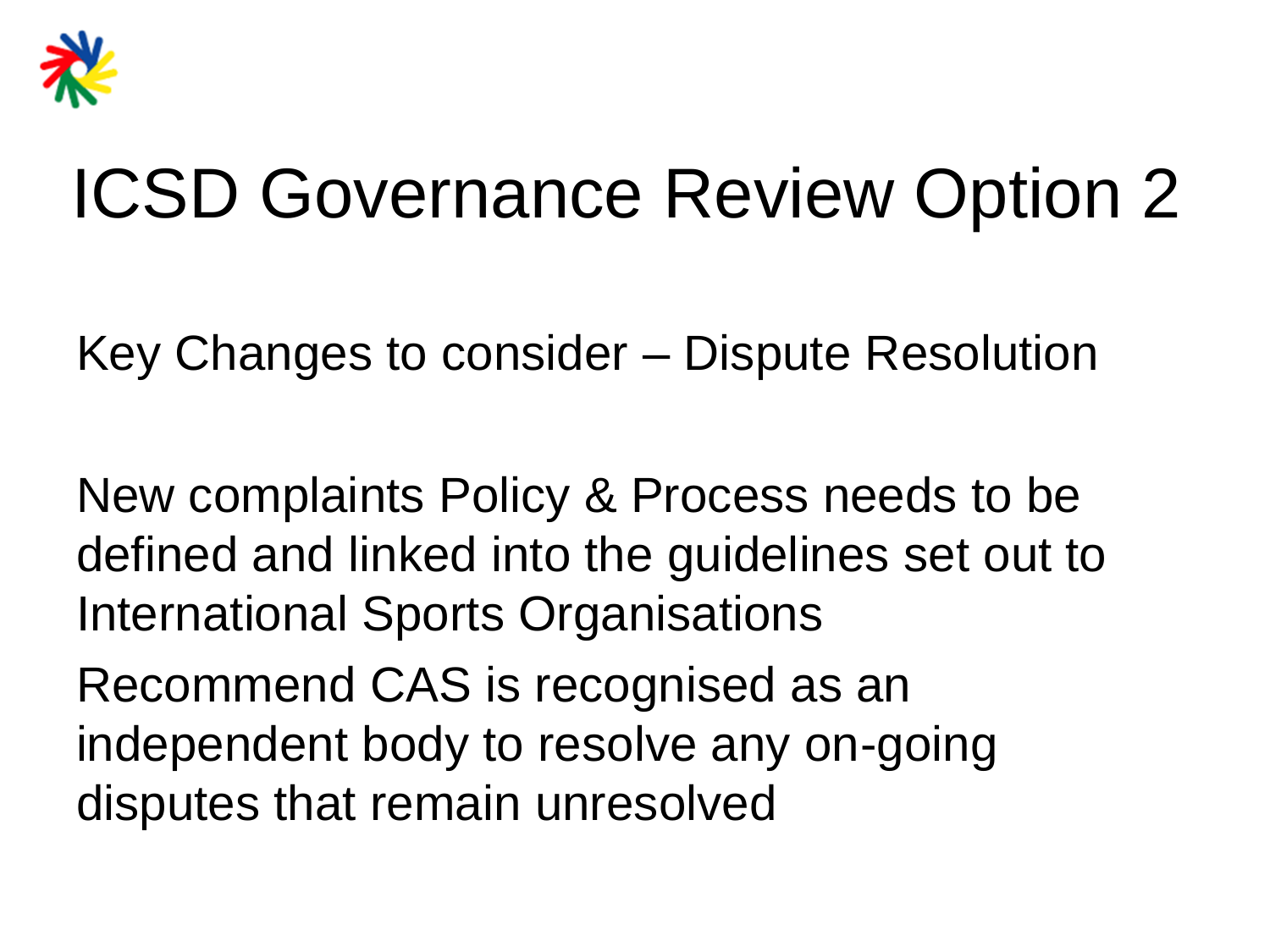

Key changes to consider - Bylaws

Business & conduct of Congress to focus on strategic issues only

Executive Board – change to reflect composition of Board membership and roles of Board

Structure and conduct of Commissions to be reviewed and revised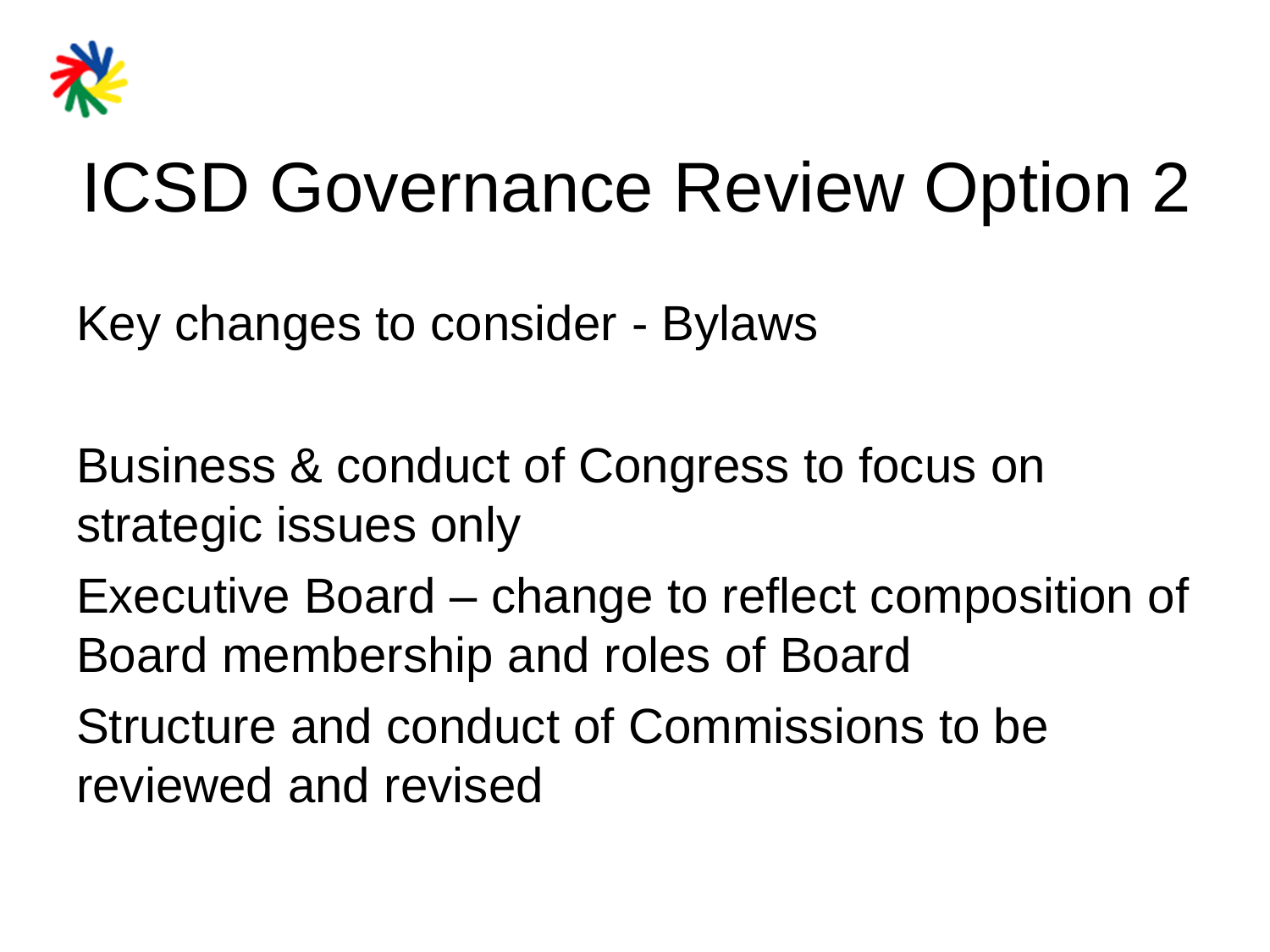**Regulations** 

An updated set of regulations to be presented at Congress 2013 by Technical Commission for Deaflympics and World Championships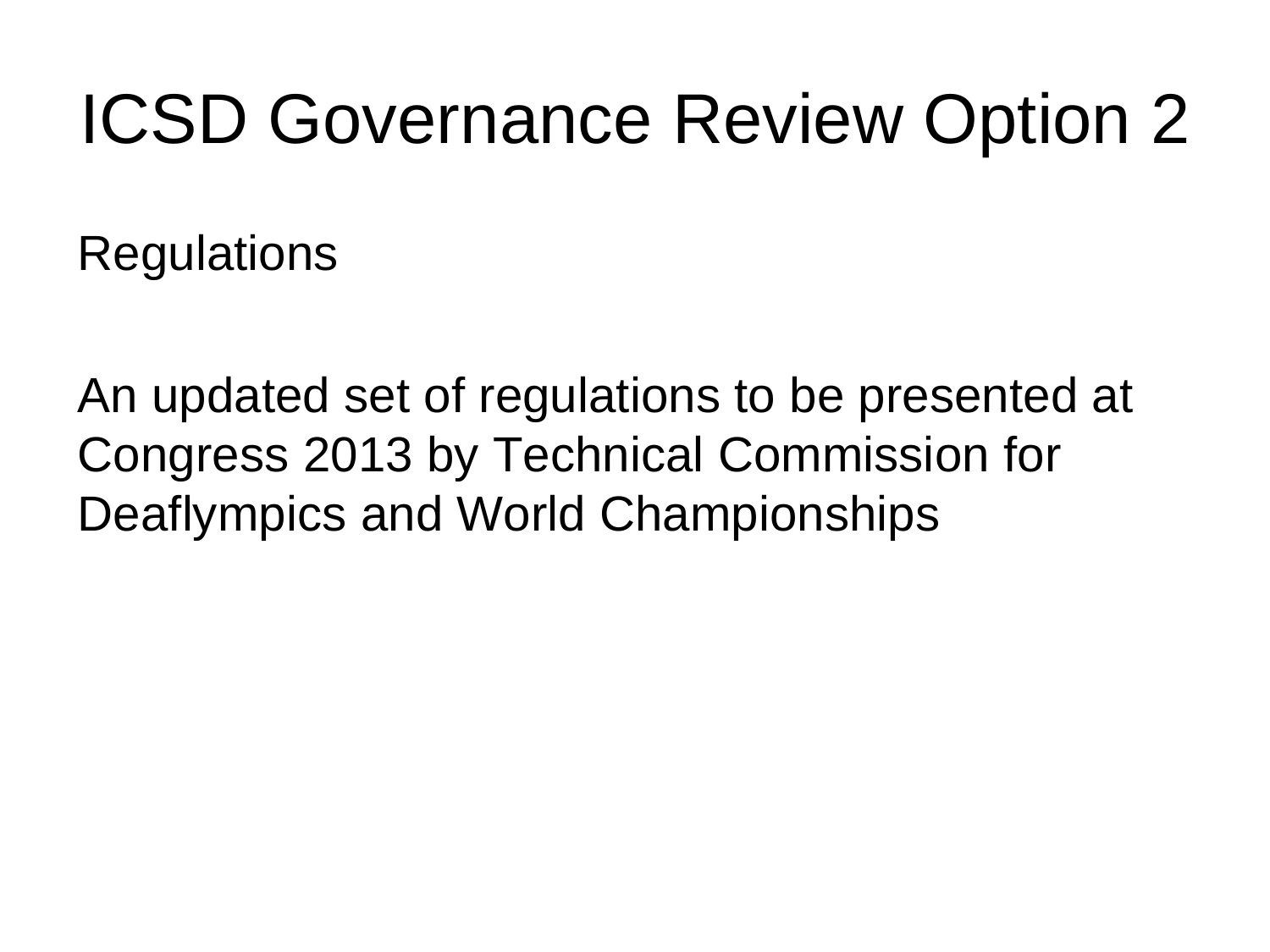

#### Option 3

#### Produce a new governance handbook that takes into account views from consultation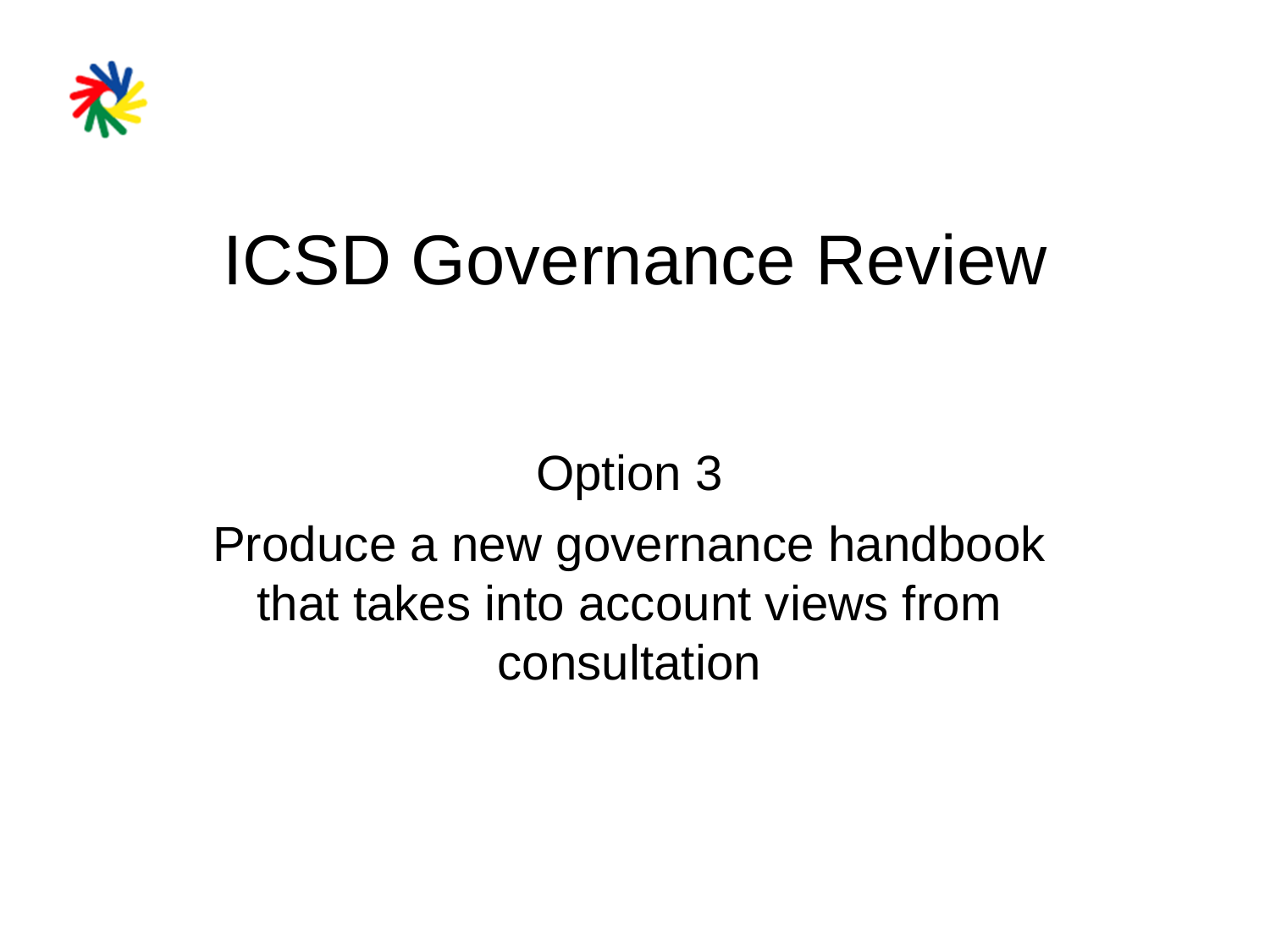

- Handbook adopts good practice approach in line with IOC Universal Principles
- Provides an approach in terms of updating constitution, bylaws, regulations, policies and procedures as and when required
- Transparency and clarity on the role and responsibilities of the Executive Committee, its officers and secretariat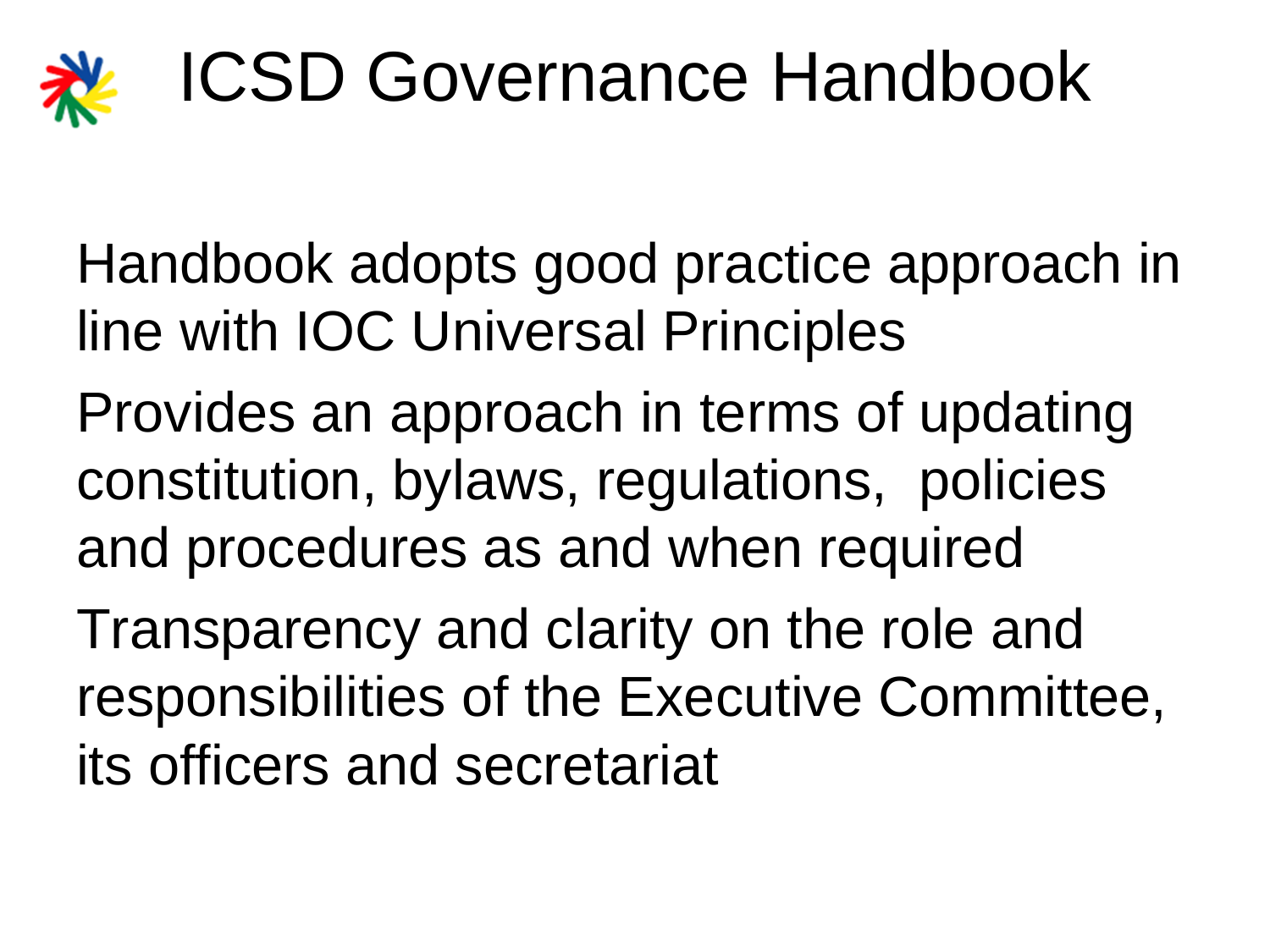

## ICSD Governance Handbook Proposed Contents

- 1. Introduction
- 2. By-laws and Governance
- 3. Commissions
- 4. Policies
- 4. Standing orders
- 5. Codes
- 6. Sport Regulations
- 7. Event Specifications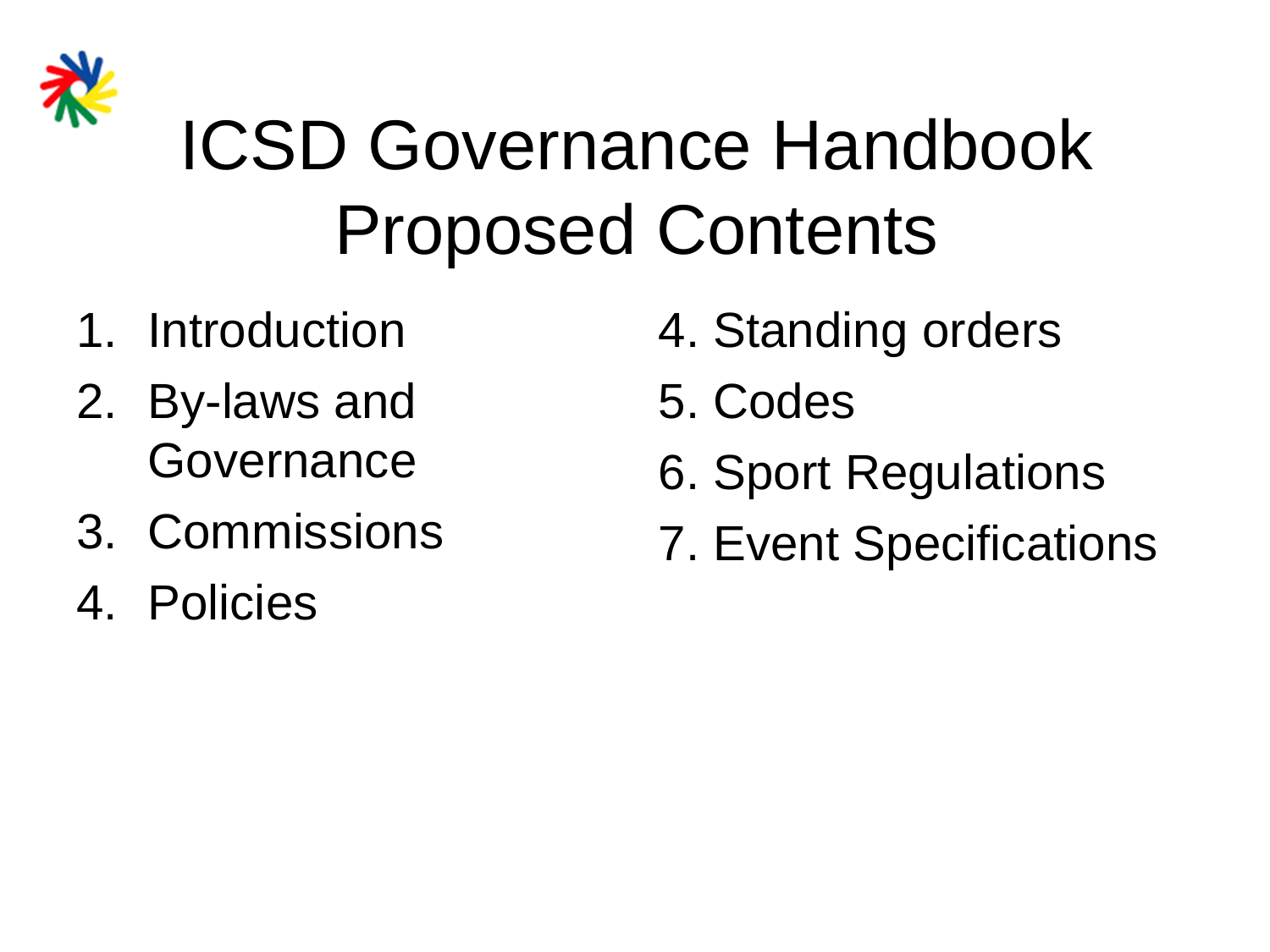

#### Introduction & Mission Statement of ICSD

#### Mission Statement

To cherish the value the spirit of Deaflympics where Deaf athletes strive to reach the pinnacle of competition by embracing the motto of PER LUDOS AEQUALITAS (Equality through sports) and adhering to the ideals of Olympics.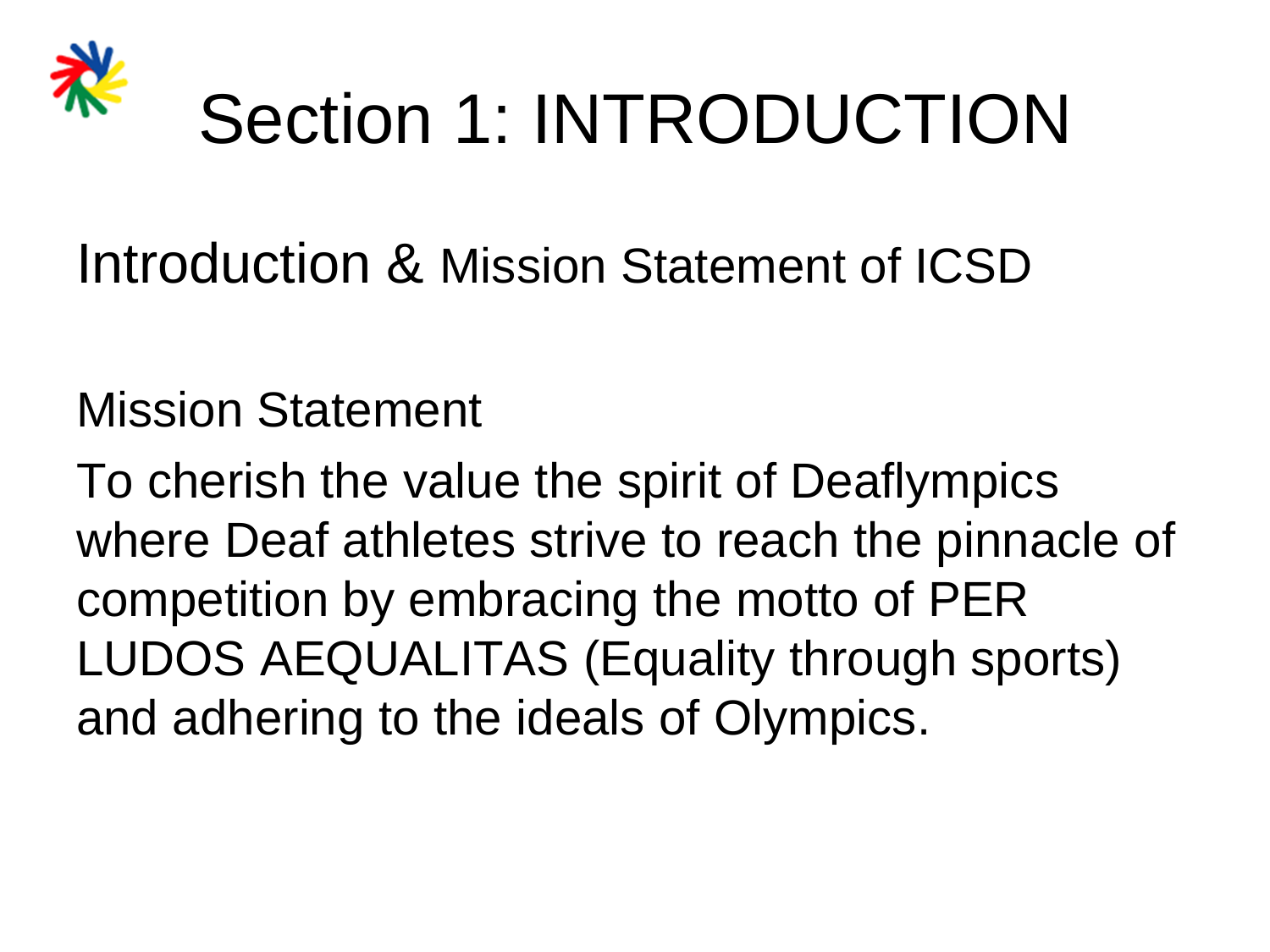

# Section 2: BY-LAWS AND GOVERNANCE

- 2.1 Constitution
- 2.2 Membership Policy & Rights and Obligations of Members
- 2.3 The Executive Committee
- 2.4 Obligations of the ICSD Secretariat
- 2.5 Roles and Responsibilities of Officers
- 2.6 Management of Commissions
- 2.7 Management of ICSD Confederations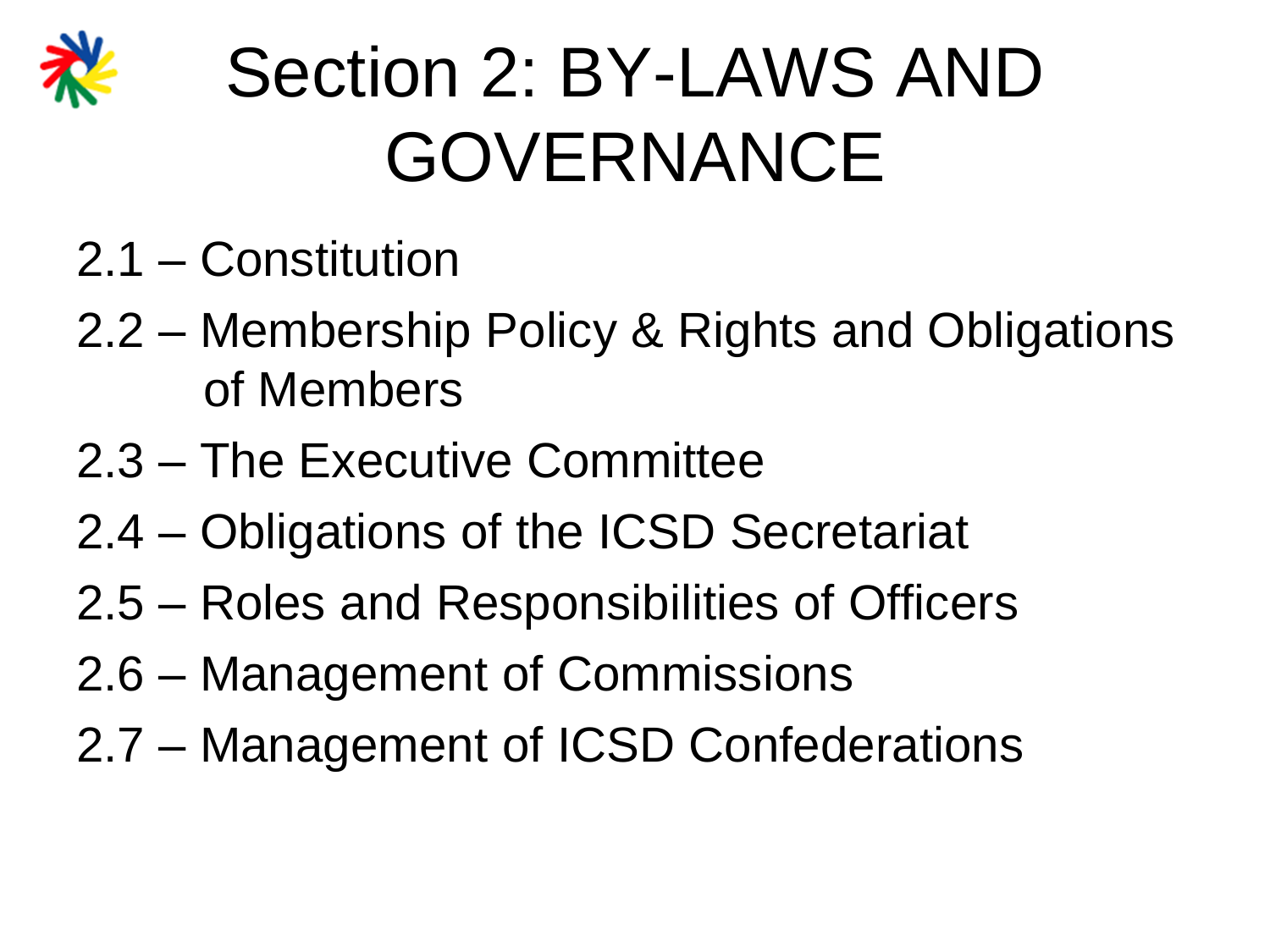

## Section 3: COMMISSIONS

- 3.1 Sport Technical Commission
- 3.2 Legal Commission
- 3.3 Athletes Commission
- 3.4 Anti-Doping Commission
- 3.5 Eligibility & Audiology Commission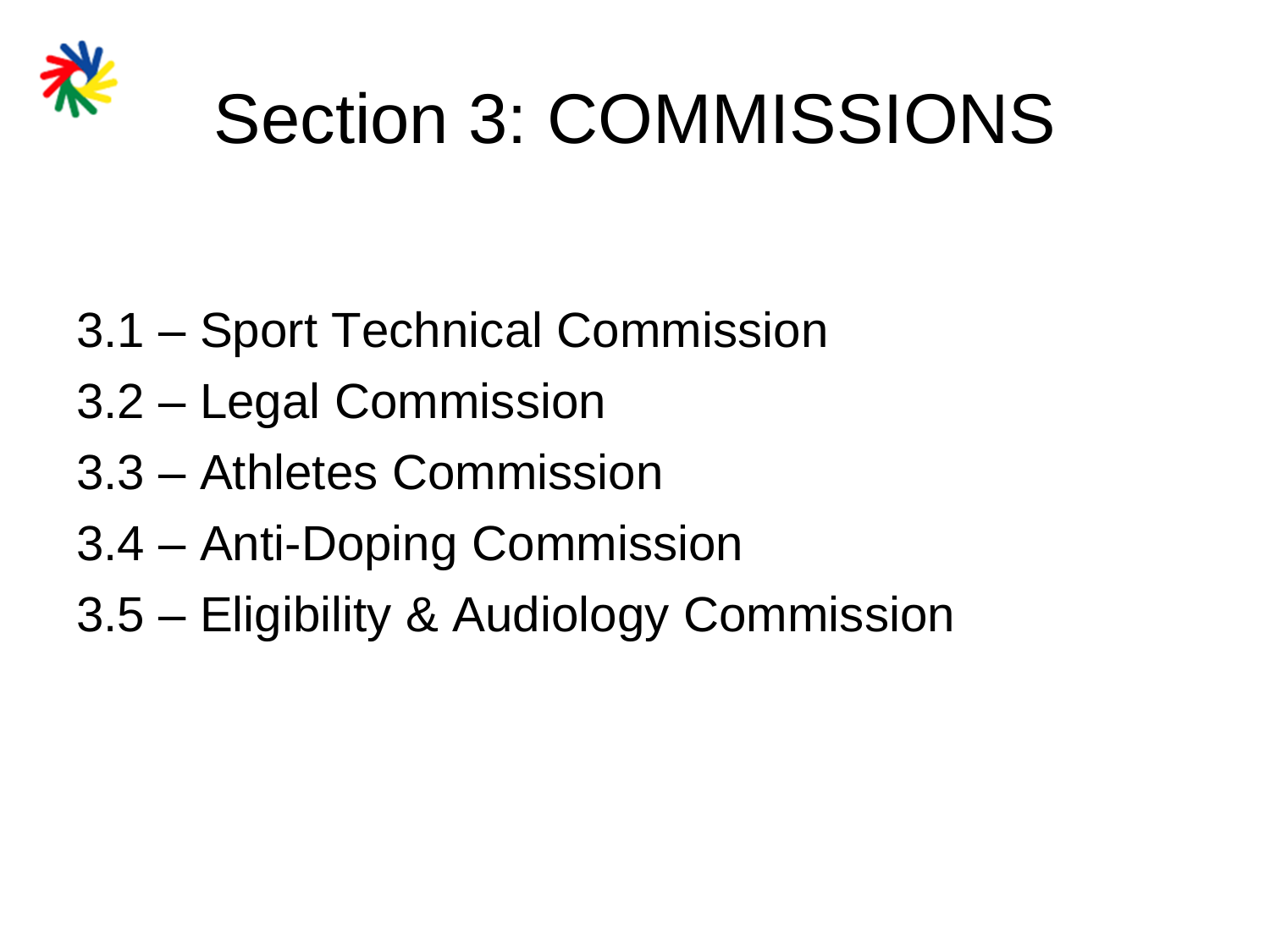

# Section 4: POLICIES

- 4.1 Eligibility & Audiology **Policy**
- 4.2 Anti-Doping Policy
- 4.3 Athlete Nationality **Policy**
- 4.4 Membership Fee **Policy**
- 4.5 Diversity Policy
- 4.6 ICSD Records & Rankings Policy

4.7 – Intellectual Property Rights and Branding **Policy** 

- 4.8 Data Protection and Information Handling Policy
- 4.9 Complaints Policy
- 4.10 Sponsorship **Policy**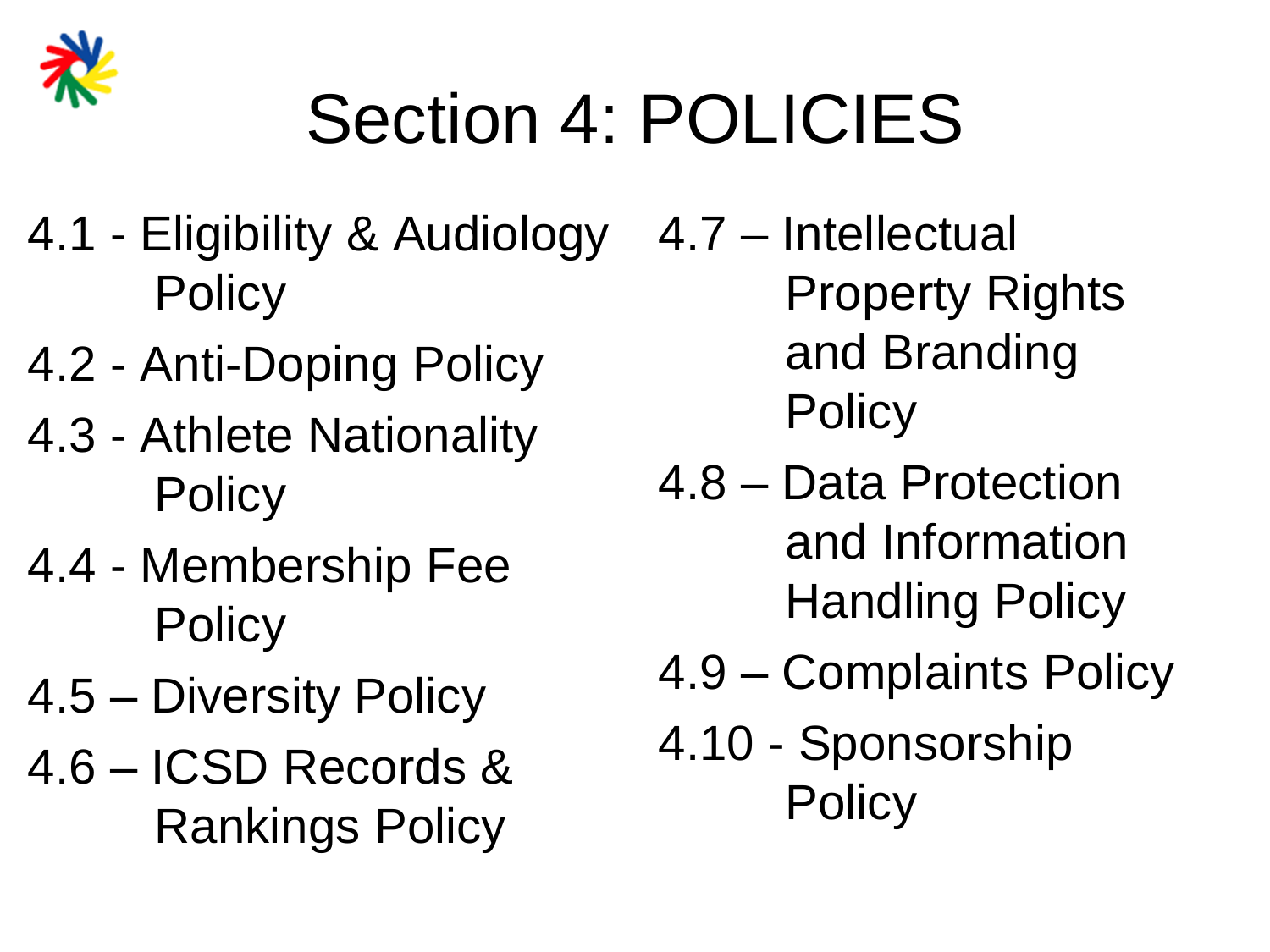

- 5.1 Procedures prior to Congress
- 5.2 Procedures at Congress
- 5.3 Executive Committee Elections Procedures
- 5.4 Appointment of Technical (Sport) Director Procedures
- 5.5 Financial Procedures
- 5.6 –Bid Procedures and Event Hosting Guidelines for Deaflympics & World Championships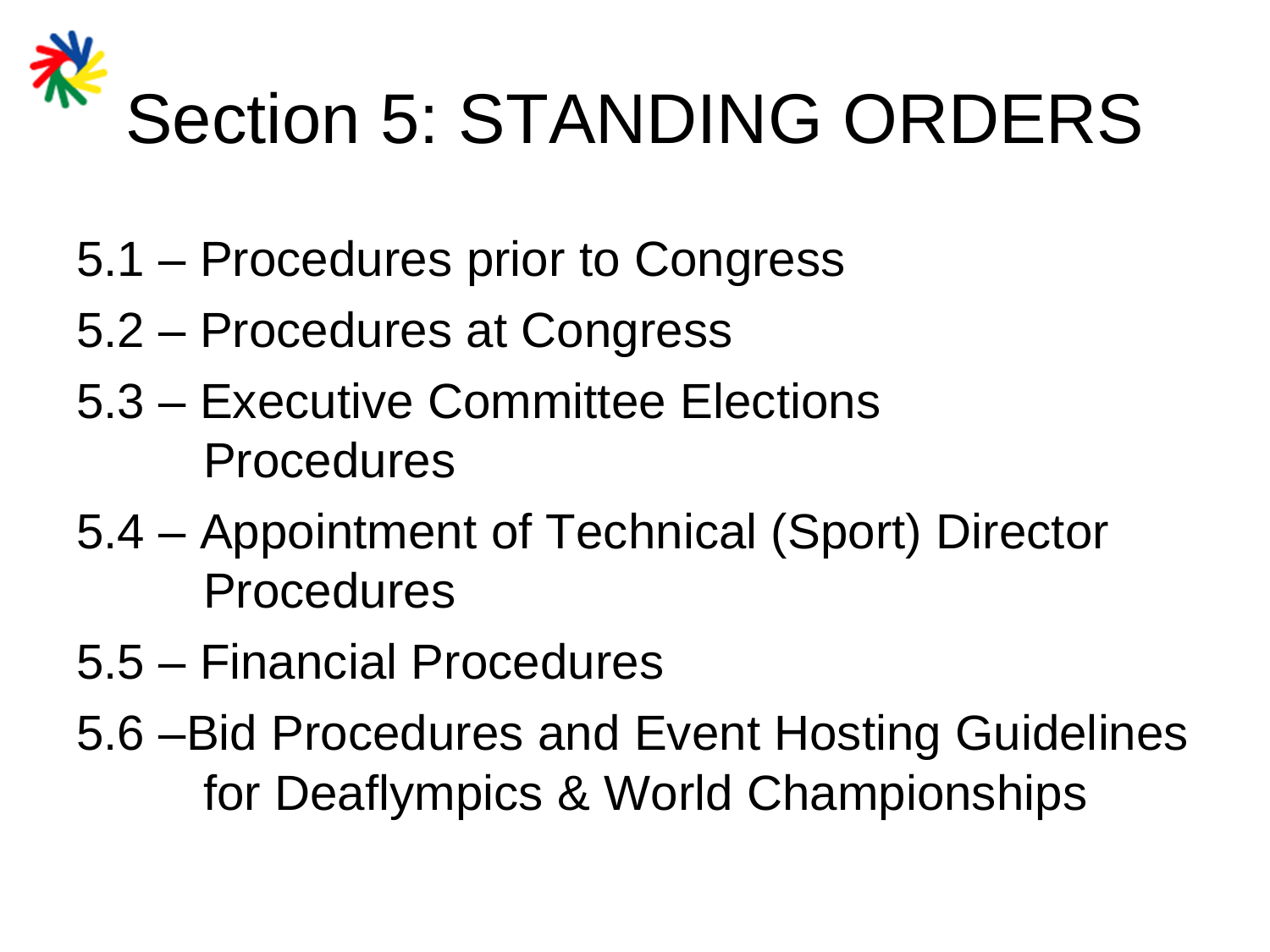

#### Section 6: CODES

- 6.1 Code of Ethics
- 6.2 Protection of Children and Vulnerable Adults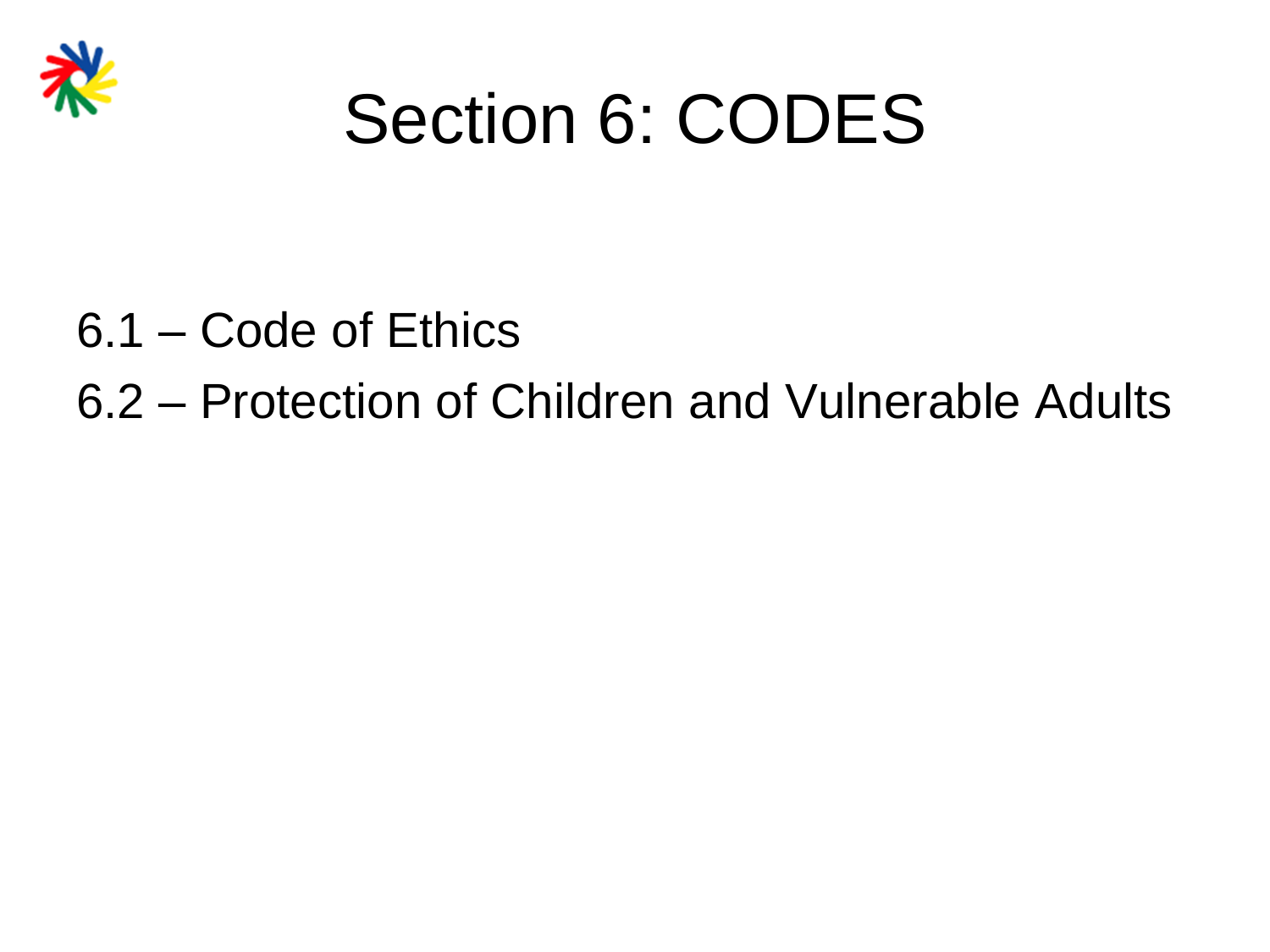

## Section 7: SPORT Regulations

- 7.1 Sport Specifications General
- 7.2 Sport Specifications Deaflympics
- 7.3 Sport Specifications World Championships
- 7.4 Sport Specifications specific sports (if required?)